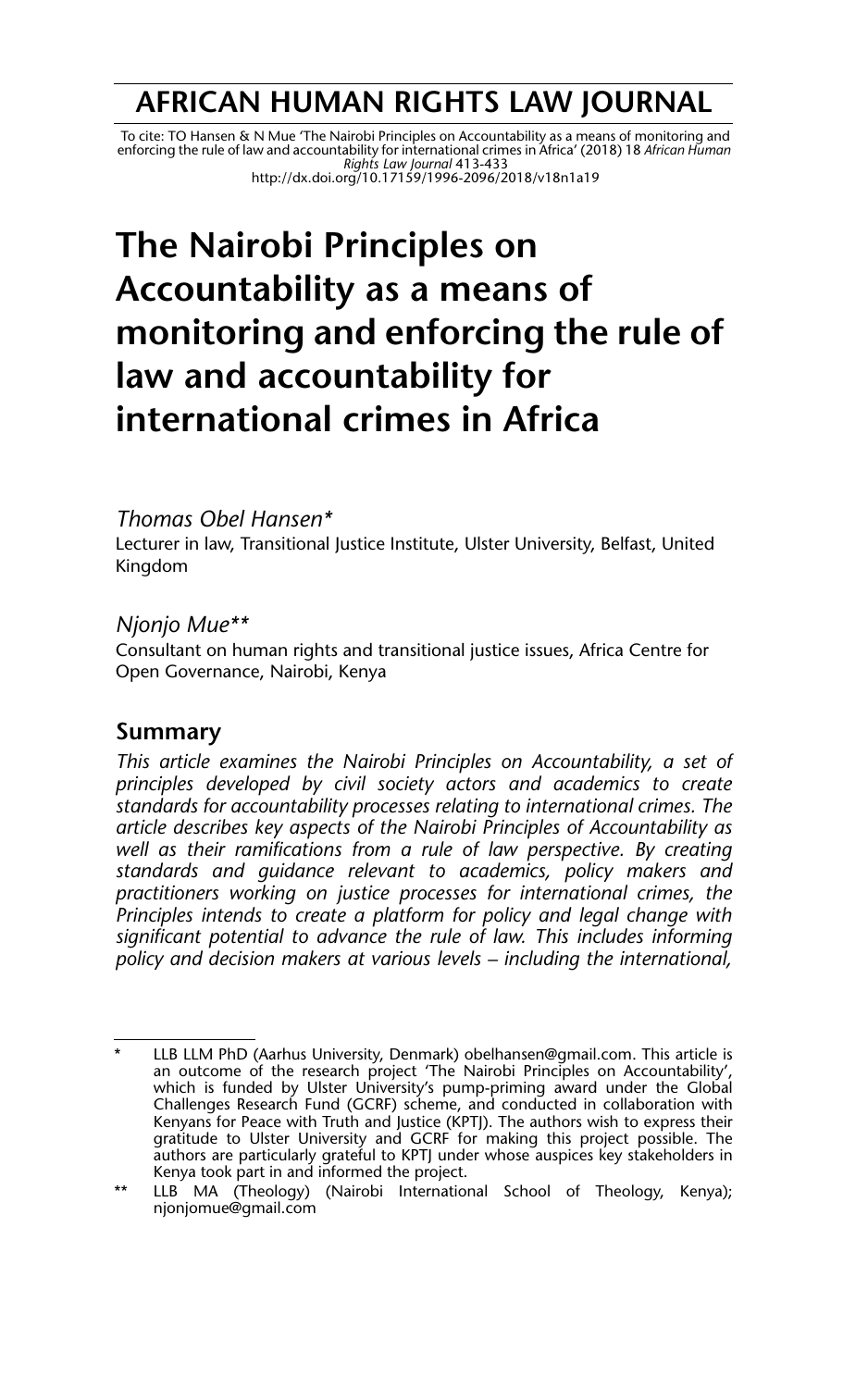*regional and national – on how to address the challenges faced by the contemporary system of justice for international crimes and, consequently, to develop a more efficient and legitimate system of international justice. Having described the justifications, methodology and scope of the Nairobi Principles on Accountability, the article elaborates on the main themes addressed by the Principles, namely, (i) state co-operation in international criminal justice; (ii) immunity of state officials; (iii) complementarity; and (iv) victim and witness issues. Whereas all of these topics are examined with the starting point in the challenges experienced in the Kenyan situation, the article comments on the broader ramifications from a rule of law perspective, including the lessons to be learned from the Kenyan experiences with regard to justice for international crimes, in order to advance accountability norms and, hence, the rule of law, in Africa.*

**Key words**: *international criminal justice; rule of law; state co-operation; immunity of state officials; complementarity; victims and witnesses*

## **1 Introduction**

This article uses Kenya as a case study to discuss rule of law issues in Africa. Specifically, the article comments and elaborates on the Nairobi Principles on Accountability. The development of these Principles is based on a research project undertaken by the authors in collaboration with other academics and civil society activists based in Kenya. The primary aim of the Principles is to develop standards for accountability processes for international crimes on the basis of Kenya's experiences with such justice processes. The article describes the work undertaken to date on the Nairobi Principles of Accountability as well as the broader ramifications of the Principles from a rule of law perspective. Accordingly, the article seeks to explain an ongoing research project which has important implications for the rule of law in Africa and elsewhere.

As such, by creating standards and guidance relevant to academics, policy makers and practitioners working on justice processes for international crimes, the Principles create a platform for policy and legal change in areas of the rule of law. It does so primarily by informing policy and decision makers at various levels – including the international, regional and national – on how to address the challenges faced by the contemporary system of justice for international crimes and, consequently, to develop a more efficient and legitimate system of international justice. This is significant from a rule of law perspective as institutions of international justice – and those supporting them – need to learn from the unique challenges they have faced in the past. It is also important to note that the Principles are based on collaboration between academics and civil society activists. This offers a unique basis for achieving such change, including by informing the strategies used by civil society groups to promote accountability norms. At the broadest level, it is widely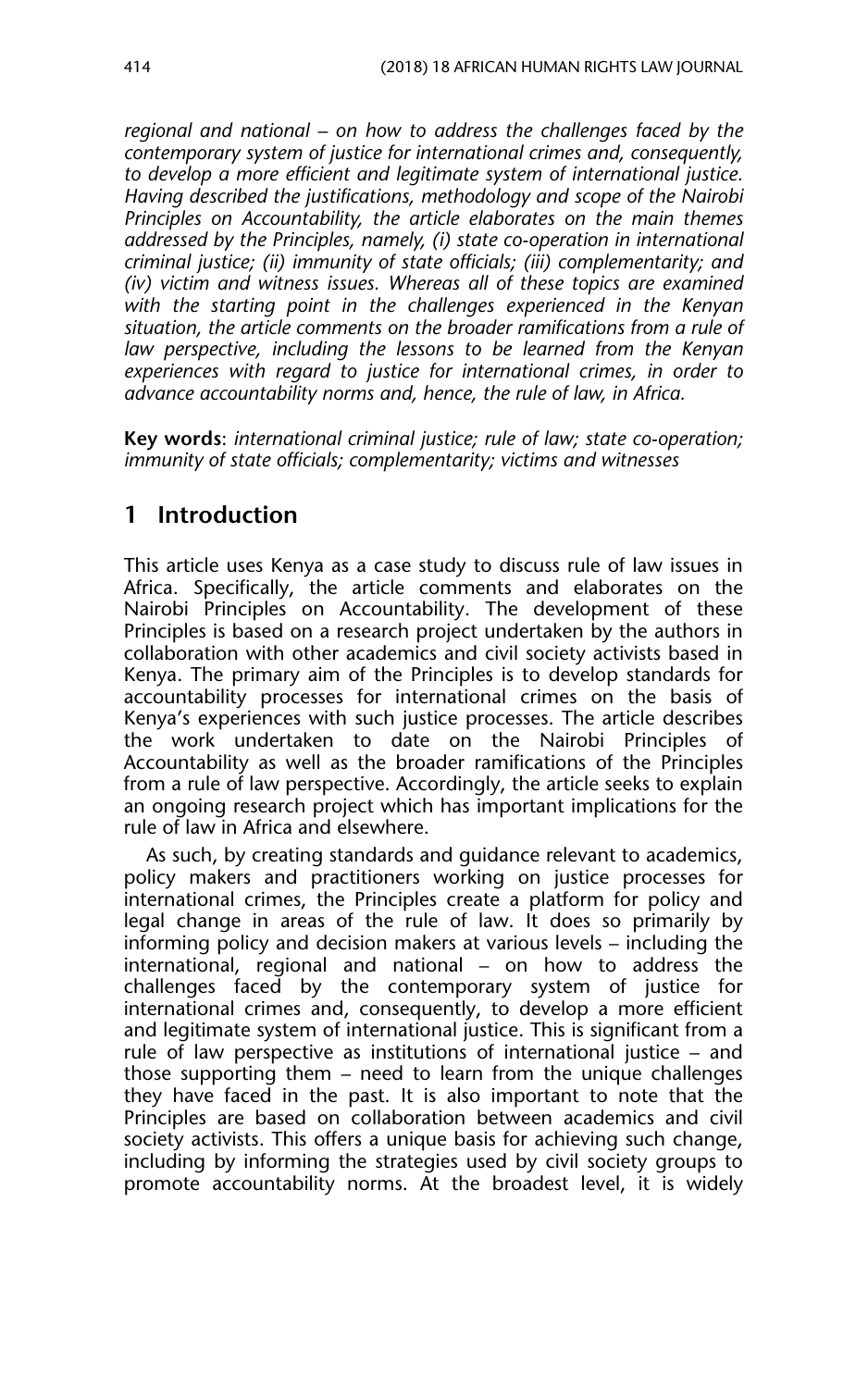recognised that accountability norms, if effectively implemented, should be a key component of the rule of law. In contrast, impunity presents the anti-thesis to the rule of law.<sup>1</sup>

Having described the justifications, methodology and scope of the Nairobi Principles on Accountability, the article elaborates on the main themes addressed by the Principles, namely, (i) state co-operation in international criminal justice; (ii) immunity of state officials; (iii) complementarity; and (iv) victim and witness issues. While all these topics are examined with the starting point in the challenges experienced in the Kenyan situation, the article comments on the broader ramifications from a rule of law perspective, including the lessons to be learned from the Kenyan experiences with regard to justice for international crimes in order to advance accountability norms and, hence, the rule of law, in Africa.

## **2 Goals, justifications and methodology of the Nairobi Principles on Accountability**

#### **2.1 Overview of the themes addressed by the Nairobi Principles on Accountability**

Kenya, as well as several other countries in the region, faces significant challenges with regard to impunity for large-scale human rights violations, including international crimes.<sup>2</sup> As discussed below in the article, in Kenya specifically, neither the involvement of the International Criminal Court (ICC) nor domestic avenues for accountability were successful in achieving accountability for the postelection violence. Whereas there are multiple, partly overlapping reasons for this, some of the most obvious challenges are briefly outlined here, and then discussed in more detail below in the article.

First, notwithstanding states' obligations under the Rome Statute of the International Criminal Court (Rome Statute), the Kenyan case highlights that co-operation with the ICC should not be taken for granted. Further, the Kenyan case illustrates that co-operation may entail more than formal compliance with statutory obligations. Importantly, the Kenyan case exemplifies that the current system of enforcement may be inadequate to promote full co-operation. The Nairobi Principles on Accountability will help provide clarification concerning what can be done in future cases to advance co-operation with international justice mechanisms.

Second – but related to the above – the Kenyan case demonstrates that there are significant challenges related to prosecuting heads of

<sup>1</sup> See generally JA McAdams (ed) *Transitional justice and the rule of law in new democracies* (1997).

<sup>2</sup> See eg TO Hansen 'Political violence in Kenya: A study of causes, responses, and a framework for discussing preventive action' ISS Paper 205 (November 2009).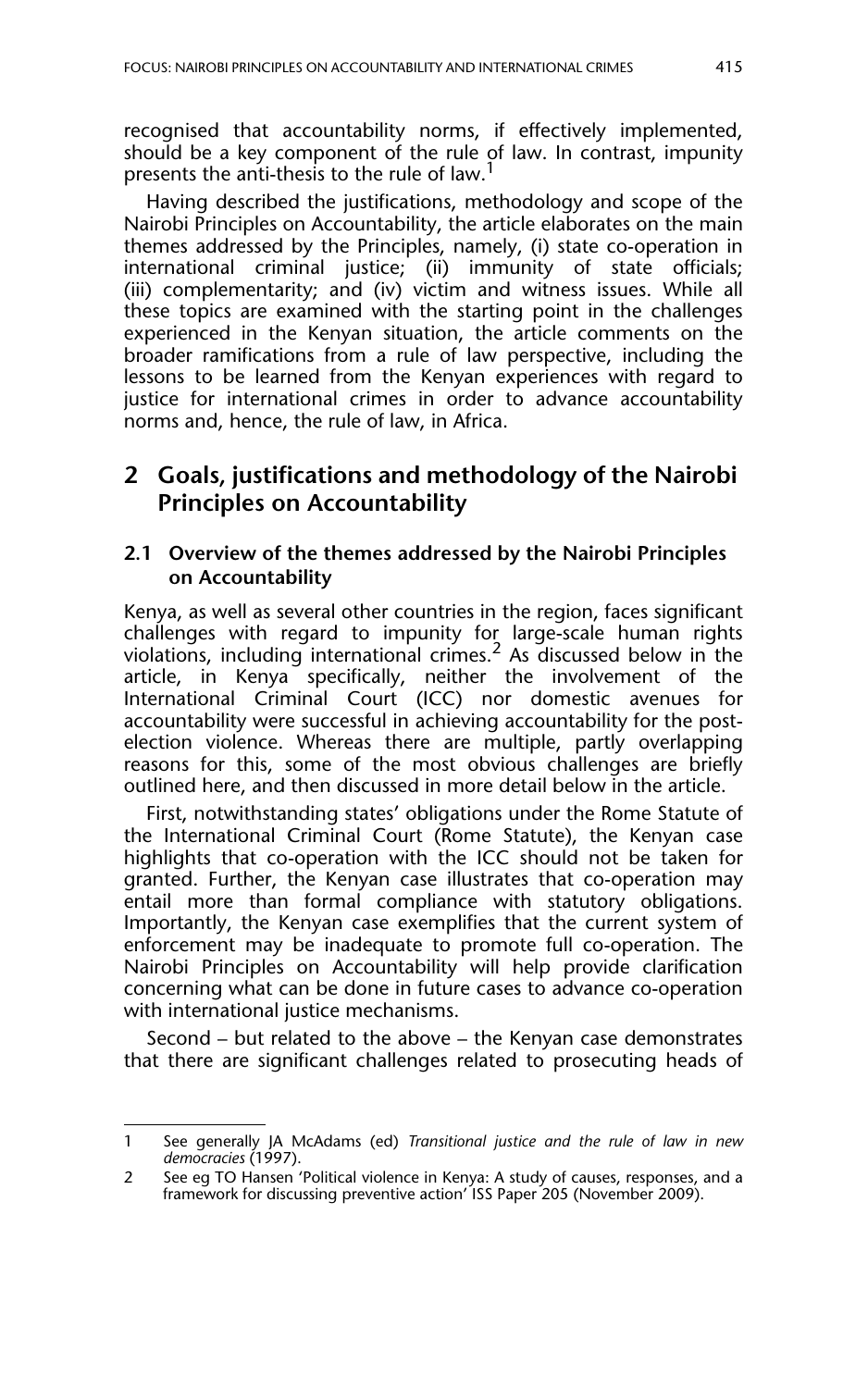state and senior government officials while they hold office. Regardless of the principle of irrelevance of official capacity set out in the Rome Statute, the Kenyan case exemplifies that governments are unlikely to provide the ICC with information which may incriminate state officials. The ICC's treatment of suspects who are state officials may differ significantly from its treatment of other types of suspects. Partly as a consequence of developments in Kenyan ICC cases, new legal regimes, specifically in the context of the African Union (AU), are being developed that do not permit the prosecution of senior incumbent state officials. It is on this basis that the Nairobi Principles on Accountability will help clarify the norms and practices relating to immunity for state officials in international criminal law.

Third, the Kenyan case points to interactions between international and national justice processes that are more complex than typically recognised in the scholarship on complementarity. This includes the possibility that domestic processes may be formally initiated, but without necessarily complying with the principles and values underpinning the ICC's complementarity regime, perhaps even with the aim of undermining accountability at the international level. This raises a range of questions addressed by the Nairobi Principles, including how other stakeholders should approach such domestic processes and, more broadly, about the value for complementarity of the current regime.

Finally, the Kenyan case raises important questions concerning the challenges of the current regimes for witness protection, participation and reparation. For example, is it justifiable that participation and reparation depend on the scope and outcome of criminal cases? The Kenyan case further suggests that the ICC faces significant challenges in providing adequate witness protection, especially when the information held by the witnesses could incriminate state officials. The Nairobi Principles address these and related questions.

Understanding the themes mentioned above, it is important to keep in mind that Kenya and other African countries have voiced concern about the system of justice for international crimes as it currently exists. This is evidenced not only by continuous criticism of the ICC's operations within existing structures, such as the Assembly of States Parties (ASP), but also by threats of withdrawing from the Rome Statute (which have in one instance been followed by actual withdrawal) as well as the AU's adoption of a strategy for collective withdrawal. $3 \text{ The Kenyan ICC cases demonstrate that it may be...}$ difficult to balance the concerns expressed by Kenya and other African

<sup>3</sup> Burundi, South Africa and The Gambia all sent instruments of withdrawal from the Rome Statute to the UN Secretary-General, but South Africa and The Gambia have since rescinded their withdrawals. See further PI Labuda 'The African Union's collective withdrawal from the ICC: Does bad law make for good politics?' *EJIL Talk* 15 February 2017, https://www.ejiltalk.org/the-african-unions-collective-with drawal-from-the-icc-does-bad-law-make-for-good-politics/ (accessed 26 February 2018).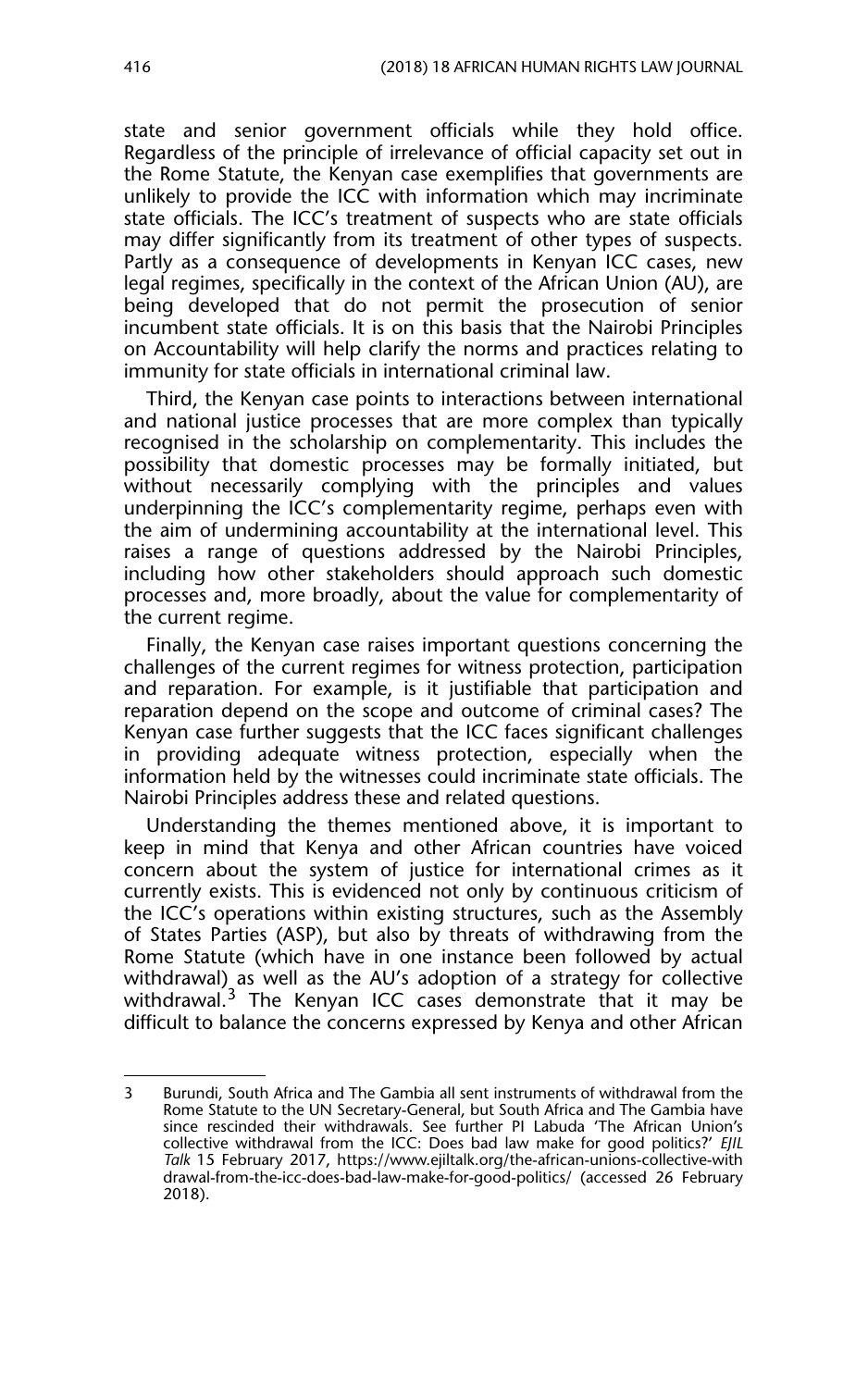states with the need to achieve accountability and promote the rights and needs of victims. The Nairobi Principles will attempt to achieve such a balance.

#### **2.2 Goals and justifications of the Nairobi Principles on Accountability**

Drawing on Kenya's experiences with justice processes relating to the post-election violence, the primary goal of the Nairobi Principles is to set standards and create guidance for future justice processes relating to international crimes elsewhere, in that way offering an important tool for advancing the rule of law in African countries and elsewhere.

Evidence suggests that national authorities often are reluctant to endorse accountability norms, in particular to the extent that accountability processes put state officials under scrutiny. More guidance is needed concerning how to create more positive synergies, which would ultimately benefit goals of conflict prevention and the rule of law in these countries. In simpler terms, justice mechanisms addressing international crimes offer promises for advancing accountability norms, but the experiences from Kenya point to significant challenges in giving effect to these norms in practice when those in power are subject to investigation.

Accordingly, by creating guidance relevant to both academics and practitioners on the issues mentioned above, the Nairobi Principles offer a unique platform to advance the rule of law. In particular, the Principles create a platform for policy and legal change by way of informing policy and decision-makers at various levels on how to address the challenges faced by the contemporary system of justice for international crimes and to develop a more efficient and legitimate system.

The rationale is that important lessons may be learned from the challenges faced by the ICC in the Kenyan situation, which will benefit the ICC itself, regional actors such as the AU, states, and civil society groups working to promote accountability. Accordingly, the Nairobi Principles aim to promote the rule of law in Africa and elsewhere by encouraging states, international and regional actors and others to learn from Kenya's experiences with international justice, rather than repeating the mistakes that ultimately led to the collapse of the accountability processes in this case.

#### **2.3 Methodology and scope of the Nairobi Principles on Accountability**

The Nairobi Principles are based on close collaboration between academics and civil society activists. The Principles are drafted by a 'core group of experts', involving 15 academics and civil society activists with significant research or practical experience on the processes of seeking accountability for international crimes in Kenya. The first meeting of the core group of experts was held in Naivasha,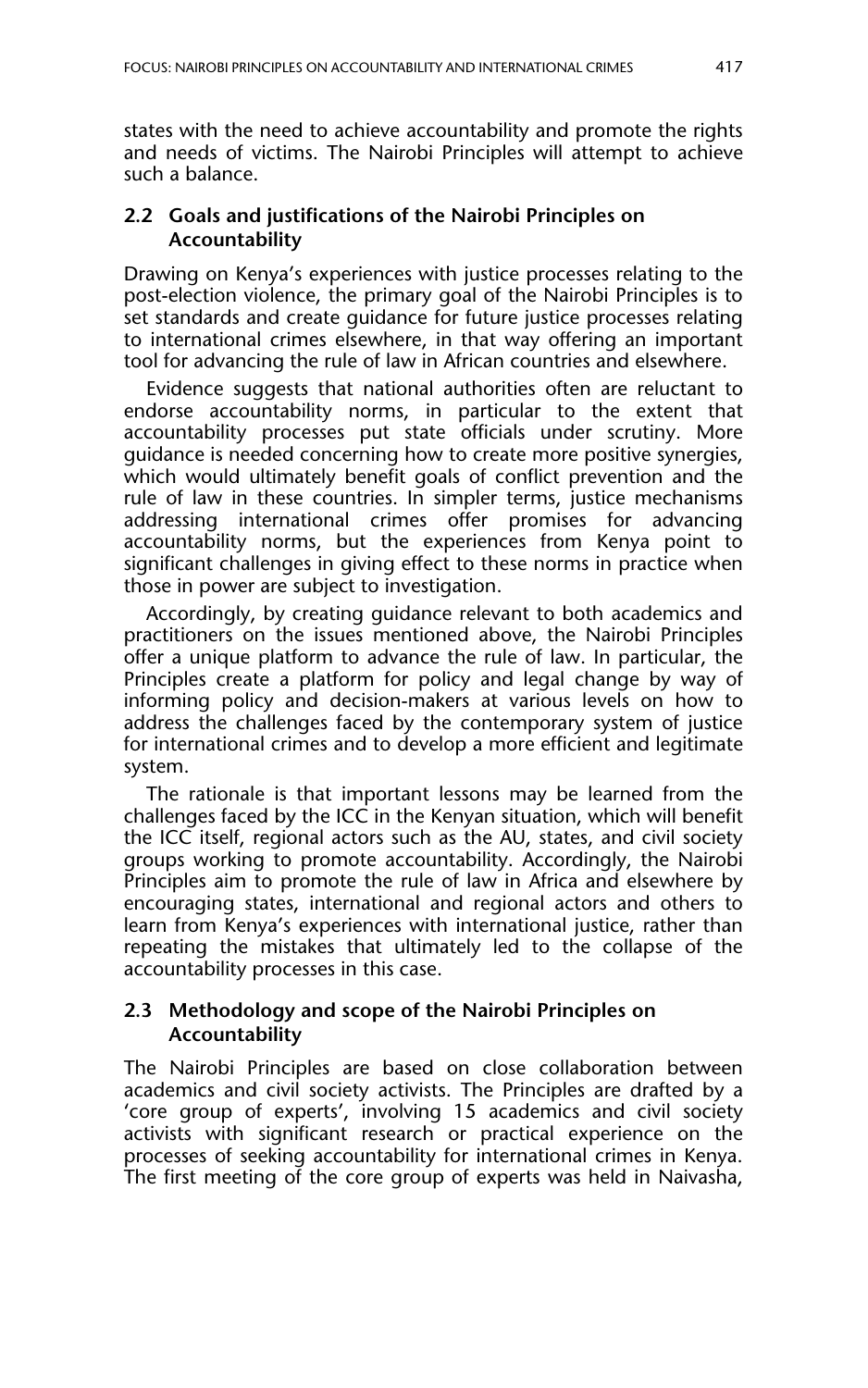Kenya, from 6 to 7 April 2017 to create the foundation for the development of the Nairobi Principles on Accountability, including framing the key issues to be addressed by the project, identifying the type of stakeholders to be consulted and discussing means of achieving policy impact.

As a draft version of the Principles is being developed, the core group of experts seeks feedback and input from the government of Kenya, the AU, ICC officials and others. Moreover, relevant resources are being collected to develop a broader resource centre involving a database with background material relevant to the Principles, including academic publications, non-governmental organisation (NGO) reports, government statements and other types of publications relating to the process of seeking accountability for postelection violence crimes in Kenya. This will lead to the launch of a dedicated website entailing both the Principles and the resource centre. It is envisaged that these outcomes will be used for training purposes and as an advocacy tool for engagement with the ICC, states and civil society actors, in this way offering a platform for advancing the rule of law.

Some important issues relating to the scope of the Nairobi Principles deserve a brief mention here. First, whereas the Principles take their starting point in the ICC process relating to post-election violence crimes in Kenya specifically, they also address other mechanisms of 'transitional justice' in Kenya where relevant, including attempts at establishing a domestic criminal justice process, the Truth, Justice and Reconciliation Commission (TJRC) as well as the various efforts to remedy victims. Second, whereas the Principles focus primarily on the ICC, they also address other forms of accountability processes and developments in international criminal law more generally. Third, even if the ICC's intervention in Kenya acts as the reference point for the Principles, where relevant the Principles draw on lessons from other ICC situations. Fourth, rather than only examining the period after which the ICC opened a formal investigation into the Kenyan situation, the Principles take a holistic approach to the accountability process, relying on an assessment of relevant developments both before the ICC intervened and after the cases were terminated.

In the following sections, the article turns to an analysis of the main themes addressed by the Nairobi Principles, including state cooperation with the ICC (section 3); immunity of state officials (section 4); complementarity (section 5); and issues relating to victims and witnesses (section 6), and debates why these are issues are important from a rule of law perspective. Section 7 briefly outlines a range of other themes addressed by the Principles.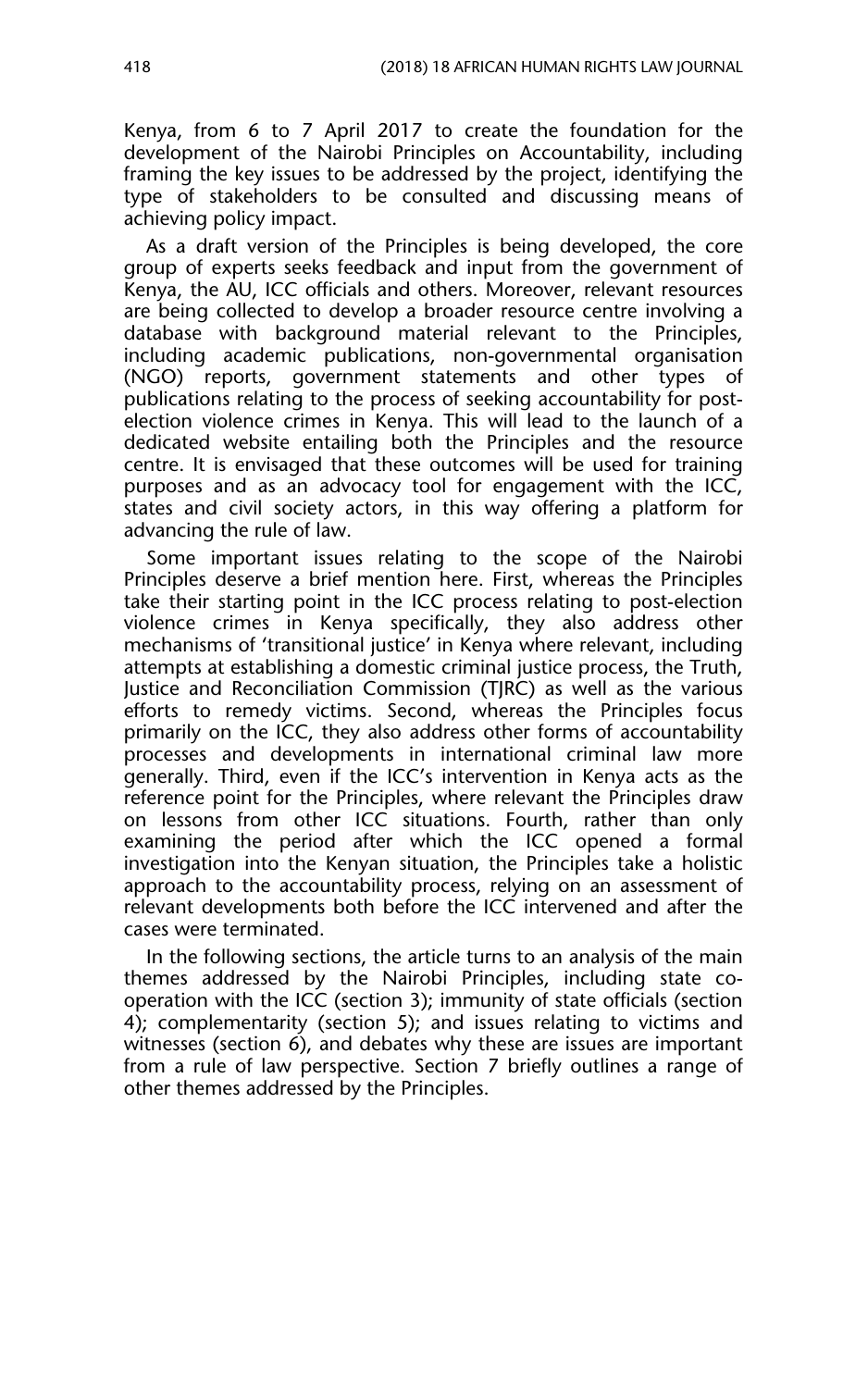## **3 State co-operation with the International Criminal Court**

#### **3.1 Adjudication by the International Criminal Court of cooperation issues in Kenyan cases**

Whereas compliance with international law in general has attracted significant attention in legal scholarship, only limited attention has been paid to how the ICC's co-operation regime works and the implications thereof.<sup>4</sup> The Kenyan case demonstrates some important challenges that the system may face in practice.

The post-election violence-related ICC cases – and, in particular, the *Kenyatta* case – collapsed largely due to a lack of co-operation by the Kenyan government. The ICC Prosecutor has consistently emphasised that a lack of co-operation was a key cause of the cases collapsing, and – as detailed below – Chambers of the Court ultimately reached the conclusion that Kenya's co-operation with the Court fell short of the statutory obligations and, on that basis, referred Kenya to the ASP. However, this decision followed lengthy legal proceedings, which rendered the impact of the decision largely symbolic as the case against Kenyatta had already been withdrawn. The ASP is yet to take any action against Kenya, and it is doubtful if it will ever do so in any meaningful way.

Specifically, despite finding that Kenya had not fully complied with its obligations under Part 9 of the Rome Statute by failing to provide the material requested, in a decision of December 2014 the Trial Chamber in *Kenyatta* initially decided not to refer Kenya to the ASP. In part, the Chamber justified this decision by pointing to the Prosecutor's own problematic conduct.<sup>6</sup> However, based on the Prosecutor's appeal of that decision, the Appeals Chamber in August 2015 held that the Trial Chamber had erred in its discretion and referred the matter back to the Trial Chamber. It took the Trial Chamber more than a year to reach a new decision, which is problematic from a rule of law perspective. However, in its decision of

<sup>4</sup> A notable exception to this involves the recently-published edited volume O Bekou & JB Daley (eds) *Co-operation and the International Criminal Court: Perspectives from theory and practice* (2016).

<sup>5</sup> See eg F Bensouda 'Statement of the Prosecutor of the International Criminal Court, Fatou Bensouda, on the withdrawal of charges against Mr Uhuru Muigai Kenyatta', https://www.icc-cpi.int/Pages/item.aspx?name=otp-statement-05-12- 2014-2 (accessed 26 February 2018). For civil society statements, see eg Kenyans for Peace with Truth and Justice (KPTJ) *All bark no bite? State co-operation and the International Criminal Court* (2014).

<sup>6</sup> *Prosecutor v Kenyatta* 'Decision on prosecution's application for a finding of noncompliance under article 87(7) of the Statute' ICC-01/09-02/11-982, 3 December<br>2014, https://www.icc-cpi.int/CourtRecords/CR2014\_09899.PDF (accessed https://www.icc-cpi.int/CourtRecords/CR2014\_09899.PDF (accessed 26 February 2018).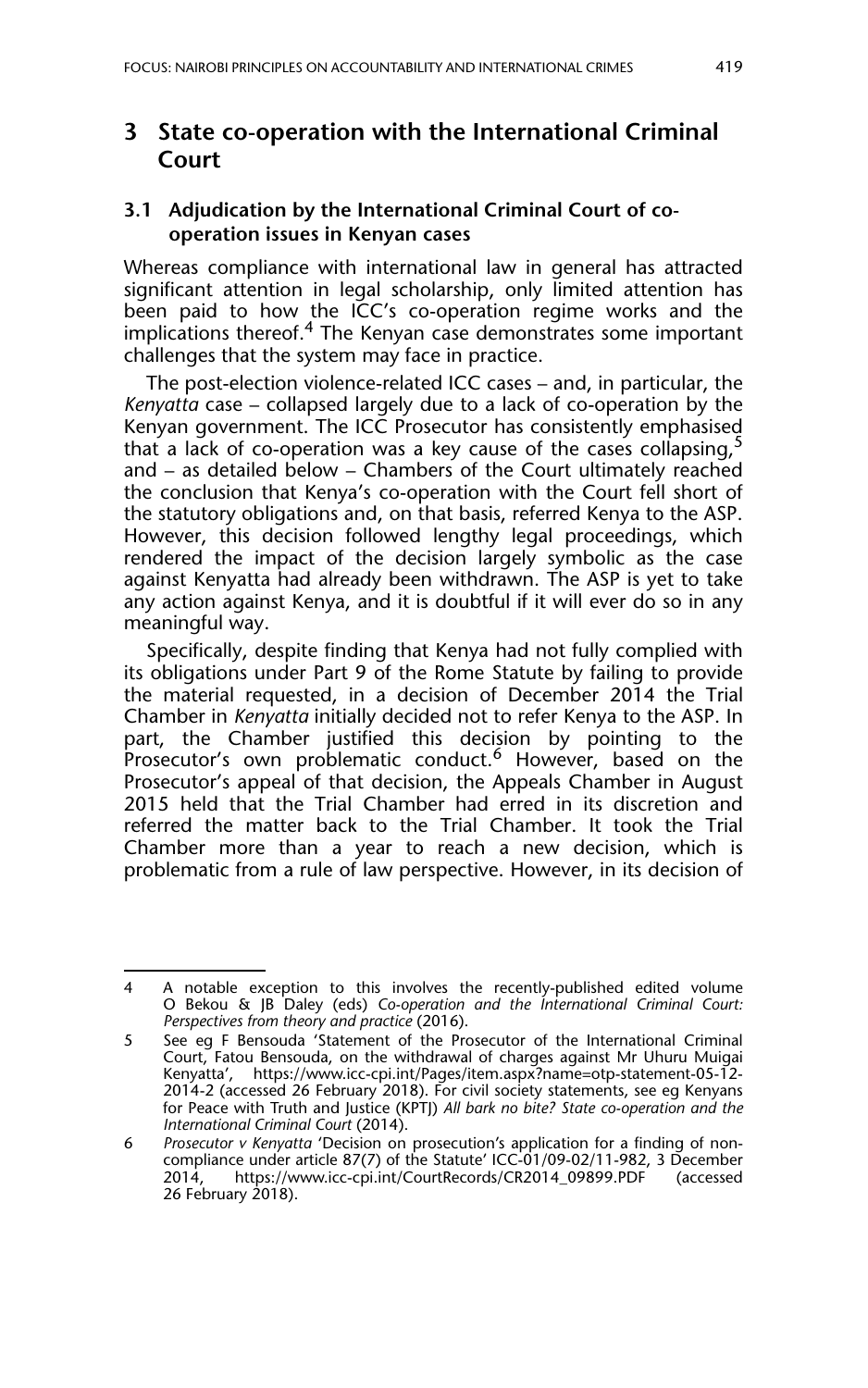19 September 2016, the Trial Chamber opted to refer Kenya to the ASP for non-co-operation.<sup>7</sup> Kenya's lack of co-operation was not discussed during the November 2016 ASP, and it is unclear whether and, if so how, the Assembly will seize on the matter at the next ASP in November 2017. So far, not a single state party has indicated that they will push strongly for action being taken against Kenya within the framework of the ASP.<sup>8</sup>

Given the delays in reaching a decision on whether to refer Kenya to the ASP, some speculate that the ICC Chambers may have attempted to time their decisions in ways to limit controversy with state parties, even if this is to the detriment of the ICC's co-operation regime and, hence, the rule of law. Indeed, the decision by the Trial Chamber to refer Kenya to the ASP was rendered almost three years after the Prosecutor had filed the first petition, for the Chamber to make a finding of non-compliance under article 87(7) of the Rome Statute against Kenya on the grounds that the Kenyan government did not comply with the Prosecutor's April 2012 request concerning the provision of evidence.<sup>5</sup>

#### **3.2 Effectiveness of the International Criminal Court's cooperation and enforcement regime in the Kenyan situation**

The above raises broader questions concerning the effectiveness of an enforcement system that is largely based on (potential) action by a political body, namely, the ASP. Importantly, the Trial Chamber's decision to refer Kenya to the ASP presents the only enforcement measure available to a Chamber that finds a state party to be in breach of its co-operation obligations under article 87(7) of the Rome Statute in situations that had not been referred to the Court by the United Nations (UN) Security Council. Whereas a Chamber's finding of non-co-operation in theory is strictly judicial, the actual

<sup>7</sup> *Prosecutor v Kenyatta* 'Second decision https://www.icc-cpi.int/CourtRecords/ CR2014\_09899.PDF (accessed 26 February 2018); Prosecution's application for a finding of non-compliance under art 87(7) of the Statute', ICC-01/09-02/11- 1037, 19 September 2016, available at https://www.icc-cpi.int/CourtRecords/ CR2016\_06654.PDF accessed 26 February 2018).

<sup>8</sup> See further TO Hansen 'Referring Kenya to the ICC Assembly of States Parties, Part 1: A battle for the narrative' *Justice in Conflict* 3 October 2017, https:// justiceinconflict.org/2016/10/03/referring-kenya-to-the-icc-assembly-of-states-par ties-part-1-a-battle-for-the-narrative/ (accessed 26 February 2018).

<sup>9</sup> The last submissions by the parties on the issue were filed in October 2015, and there were no significant legal or factual issues to resolve (tellingly, the Trial Chamber's 19 September 2016 decision comprises only 18 pages, at least half of which are devoted to a summary of the proceedings and the parties' submissions). The most obvious conclusion, therefore, is that the Trial Chamber was seeking to limit the controversy which an ASP referral of Kenya would create by delivering its decision at a point where there was less attention on the Kenyan ICC cases (and the conduct of the parties). See further TO Hansen 'Referring Kenya to the ICC Assembly of States Parties, Part 2: Implications for co-operation and enforcement' *Justice in Conflict*, 4 October 2016, https://justiceinconflict.org/ 2016/10/04/referring-kenya-to-the-icc-assembly-of-states-parties-part-2-implicatio ns-for-co-operation-and-enforcement/ (accessed 26 February 2018).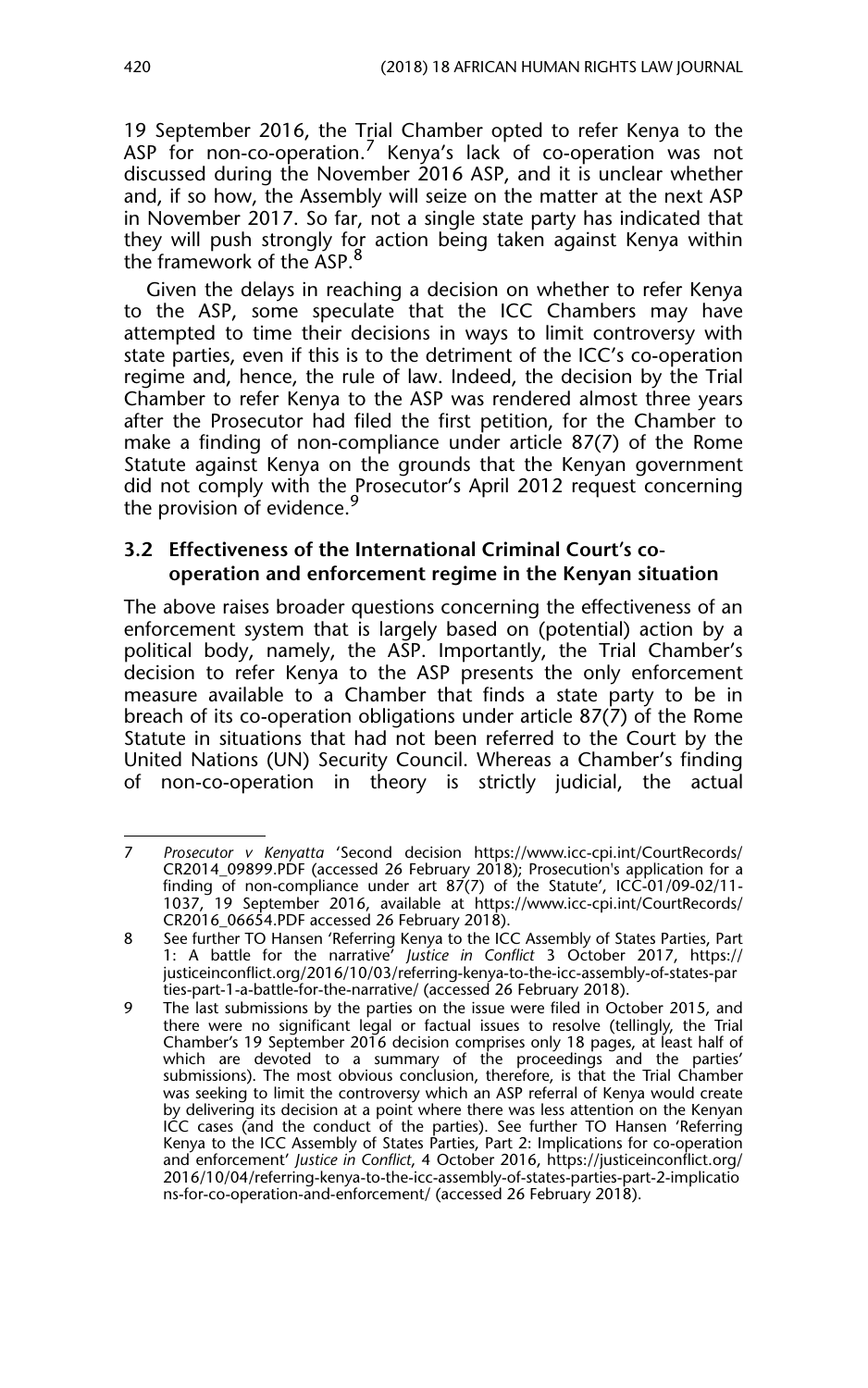enforcement of such a finding is essentially political as it belongs to a body comprised of state representatives, namely, the ASP. The Statute does not offer any guidance concerning the type of action the ASP can take, although the ASP itself has created a 'formal response procedure', but this procedure is primarily aimed at promoting cooperation in ongoing cases.<sup>10</sup>

Accordingly, the ICC's co-operation regime can be said to be essentially based on a 'managerial model' of compliance.<sup>11</sup> Whereas such a model may be useful in certain contexts, it is less likely to promote compliance when the relevant state has a limited motive for co-operating with respect to the actual case that triggered the cooperation proceedings. It raises particular problems when the case that led to a non-co-operation finding has already been terminated, as happened in the *Kenyatta* case. In the absence of goodwill by the state subject to co-operation proceedings, the efficiency of the ICC's co-operation regime, therefore, largely depends on the potential action taken by external actors.<sup>12</sup> However, such unified action has frequently been absent. Since international partners have seemingly come to view the ICC as an obstacle to having 'normal relations' with Kenya after Kenyatta became President, there are no good reasons to believe that there will be any unified push in or outside the ASP for sanctioning Kenya.<sup>13</sup>

The above raises questions about whether there are other ways of promoting co-operation and, thereby, the rule of law, for example by elevating the reputational costs of non-co-operation or creating more space for states that in principle may be interested in advancing cooperation to utilise tools such as aid restrictions and travel bans for the accused person and his or her family which may have a more direct impact on the affected state's will to co-operate.

The Nairobi Principles on Accountability address a range of additional challenges and lessons learned from the Kenyan case

<sup>10</sup> In addition to relying on the informal work of the ASP president, the ASP's own guidelines create a 'formal response procedure' when a decision by the Chambers regarding non-co-operation has been referred to the ASP. The procedure seems to be primarily aimed at promoting co-operation with respect to *ongoing* cases. The procedure provides, *inter alia*, that the president may write an 'open letter' to the state concerned reminding it of the obligation to co-operate; the holding of 'public meetings'; discussions in plenary; and the appointment of 'a dedicated facilitator to consult on a draft resolution containing concrete recommendations on the matter'. Importantly, the procedure does not lay down a framework for actually sanctioning a state party that refuses to co-operate.

<sup>11</sup> On the managerial model, see further A Chayes & A Chayes *The new sovereignty: Compliance with international regulatory agreements* (1998).

<sup>12</sup> As Rastan argues, '[i]f the non-compliance procedure is genuinely to influence state behaviour, the support for justice must be matched by concerted and unified action by the international community under a notional responsibility to enforce'. See R Rastan 'Testing co-operation: The International Criminal Court and national authorities' (2008) 21 *Leiden Journal of International Law* 431.

<sup>13</sup> See further S Brown & R Raddatz 'Dire consequences or empty threats? Western pressure for peace, justice and democracy in Kenya' (2014) 8 *Journal of Eastern African Studies* 43*.*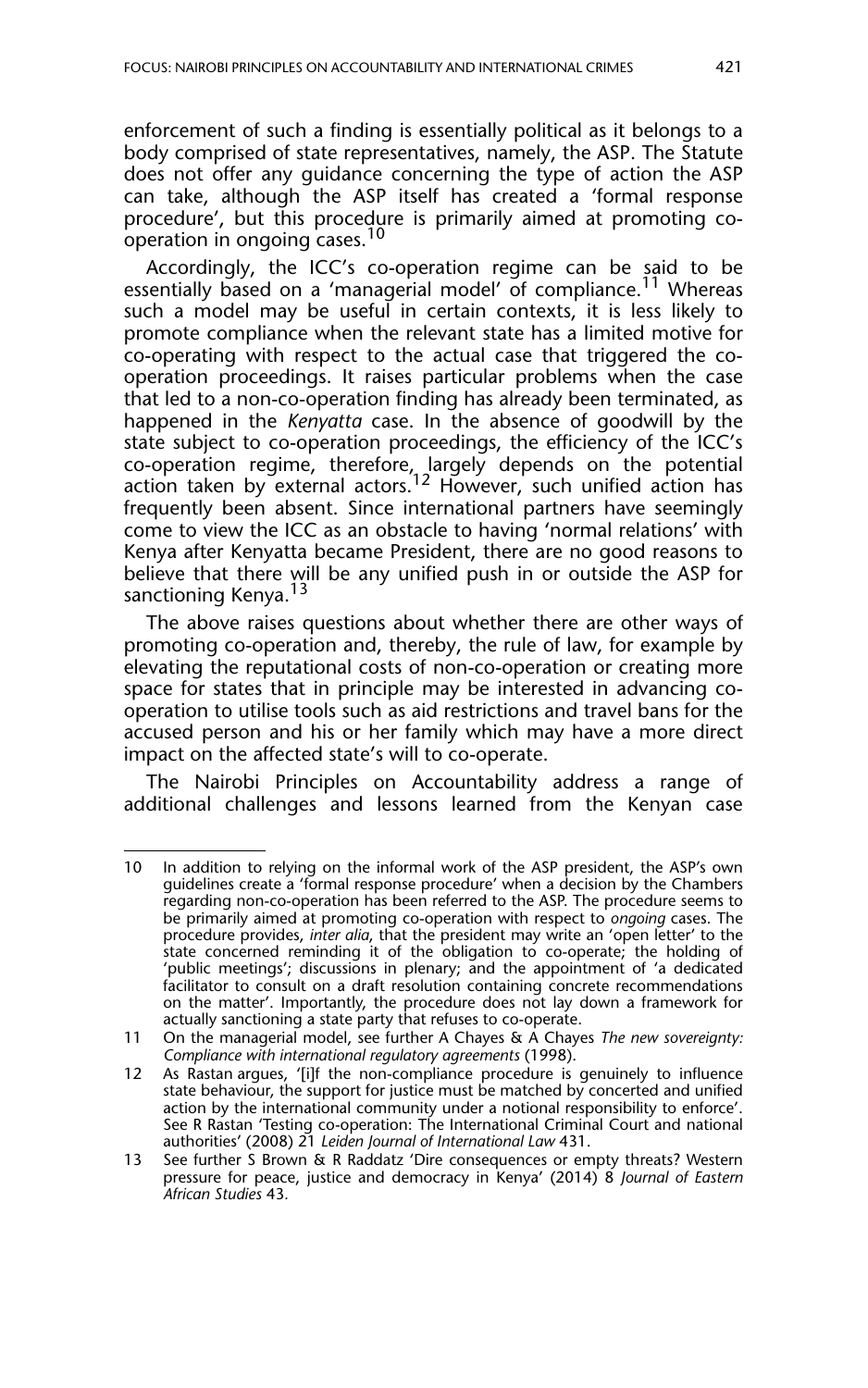relating to state co-operation. For example, the co-operation requests made by the ICC Prosecutor may not have been sufficiently specific, and there are broader questions about how to make such requests more 'compliable'. Furthermore, the extent to which it is possible for the ICC Prosecutor to obtain evidence and information from sources other than the state in the face of a state's non-co-operation deserves more attention. At the same time, it is clear that basic state cooperation is needed to allow ICC investigators in the country and to conduct other operations, for example relating to victim participation and outreach activities. One important question in this regard concerns the expectations of the ICC Prosecutor in relation to state co-operation. In some cases, the Prosecutor would likely benefit from commencing investigations with no expectations of good faith cooperation by the affected state. Weak separation between the office held by accused persons and the personal interests of the persons holding the office can present significant challenges for promoting cooperation. The Kenyan situation further illustrates that it is important not to view state co-operation in static terms. Since the level of cooperation may over time change significantly, the ICC Prosecutor, civil society and other actors may be able to take advantage of situations where there is temporarily a favourable environment to push for state co-operation. The Kenyan case, moreover, points to significant obstacles, genuinely bringing into play domestic proceedings with a view to securing needed co-operation and, thus, a significant challenge to the rule of law. For example, in the early phases of the ICC investigation, the ICC Prosecutor sought to interview senior Kenyan police officers, but domestic judicial processes were used to block access to these officers. Domestic proceedings in Kenya have also been used to shield three Kenyans indicted for article 70 offences relating to the obstruction of justice from transfer to the ICC for prosecution.

## **4 Immunity of state officials**

## **4.1 Rome Statute**

The irrelevance of official capacity with respect to the prosecution of international crimes, specifically genocide, crimes against humanity and war crimes, appears to have now been settled in international law. Article 27 of the Rome Statute concerning 'irrelevance of official capacity' states as follows:

- 1 This Statute shall apply equally to all persons without any distinction based on official capacity. In particular, official capacity as a head of state or government, a member of a government or parliament, an elected representative or a government official shall in no case exempt a person from criminal responsibility under this Statute, nor shall it, in and of itself, constitute a ground for reduction of sentence.
- 2 Immunities or special procedural rules which may attach to the official capacity of a person, whether under national or international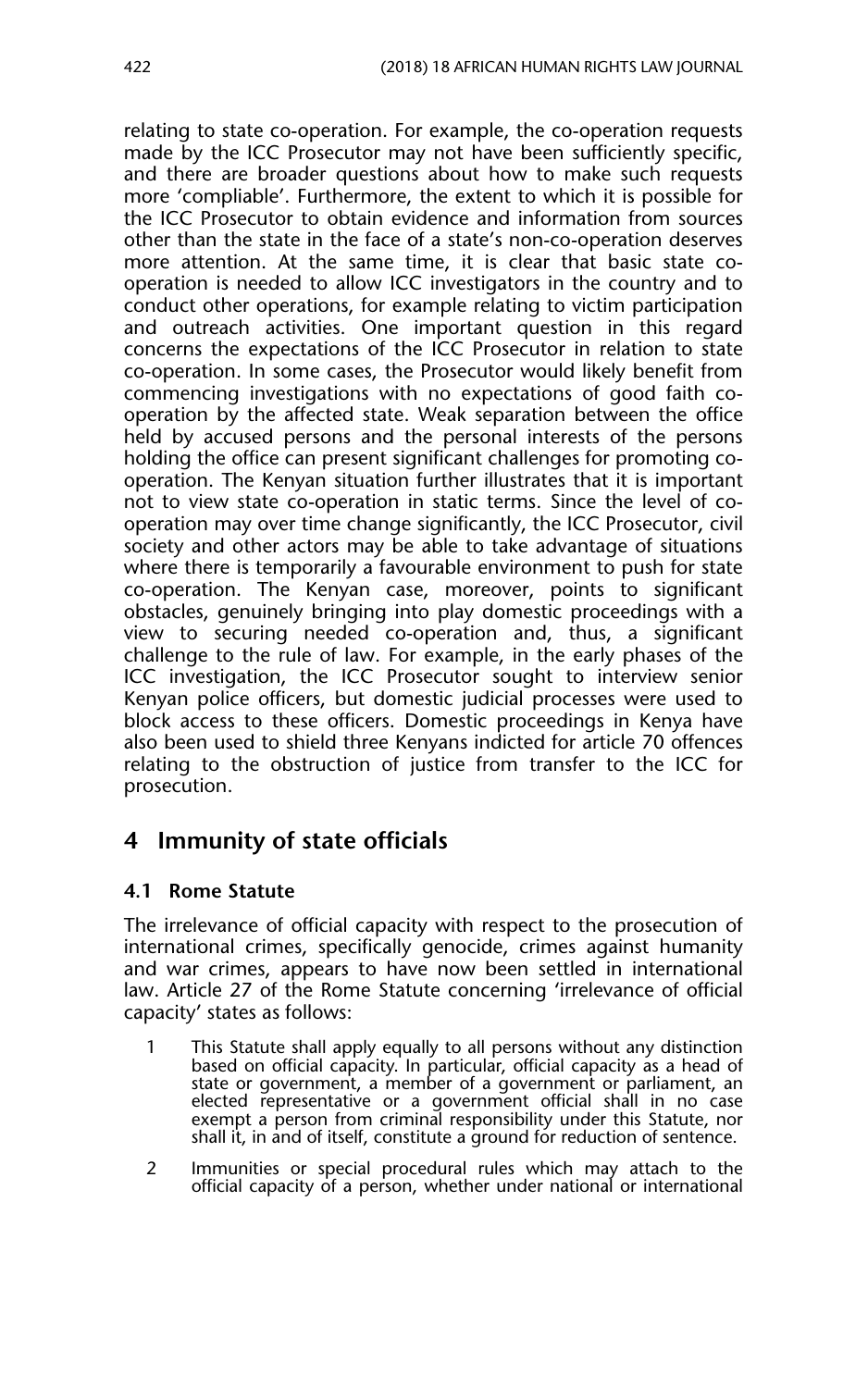While these provisions make it clear that in principle no one is immune from prosecution before the ICC, the question of how – or even whether – to give effect to these norms concerning accountability for state officials is subject to increased controversy in  $s$ cholarly debates.<sup>14</sup> One particularly contested issue that has been highlighted following the refusal by several African countries to arrest Sudan's President Omar al-Bashir (and the AU's support for such inaction) concerns the scope of states' obligations to arrest and transfer to the Court persons subject to an arrest warrant where that person holds state office and is protected by the general rules on immunity in international law.<sup>15</sup>

## **4.2 Dilemmas in the Kenyan ICC cases**

The Kenyan ICC cases demonstrate that notwithstanding the irrelevance of official capacity under the Rome Statute system, prosecuting state officials – in particular a sitting head of state – faces immeasurable obstacles. In the context of running for office, the accused persons stated that it was possible to make a distinction between their personal and official capacity. In reality, however, this distinction was easily blurred as Kenyatta had been elected President and Ruto Deputy-President in 2013. The Kenyan government, as an entity, was responsible for complying with requests for co-operation from the ICC, but that entity was led by Kenyatta himself as President, raising a clear conflict of interest. Notably, Kenyatta was also the Chairperson of the National Security Council and, thus, had control over the bodies tasked with enforcing the ICC's co-operation requests. The accused persons consistently used the state apparatus to challenge and undermine the accountability process. Kenyan leaders also used the threat of withdrawing from the Rome Statute to create leverage with respect to contested issues of the accountability process,

<sup>14</sup> See eg D Akande & S Shah 'Immunities of state officials, international crimes, and foreign domestic courts' (2010) 21 *European Journal of International Law* 815.

<sup>15</sup> See eg J Iverson 'Head of state Immunity is not the same as state immunity: A response to the African Union's position on article 98 of the ICC Statute *EJIL Talk* 13 February 2012, https://www.ejiltalk.org/head-of-state-immunity-is-not-thesame-as-state-immunity-a-response-to-the-african-unions-position-on-article-98 of-the-icc-statute/ (accessed 26 February 2018). In this regard, it is important to take note of art 98 of the Statute, which provides as follows: '(1) The Court may not proceed with a request for surrender or assistance which would require the requested state to act inconsistently with its obligations under international law with respect to the state or diplomatic immunity of a person or property of a third state, unless the Court can first obtain the co-operation of that third state for the waiver of the immunity. (2) The Court may not proceed with a request for surrender which would require the requested state to act inconsistently with its obligations under international agreements pursuant to which the consent of a sending state is required to surrender a person of that state to the Court, unless the Court can first obtain the co-operation of the sending state for the giving of consent for the surrender.'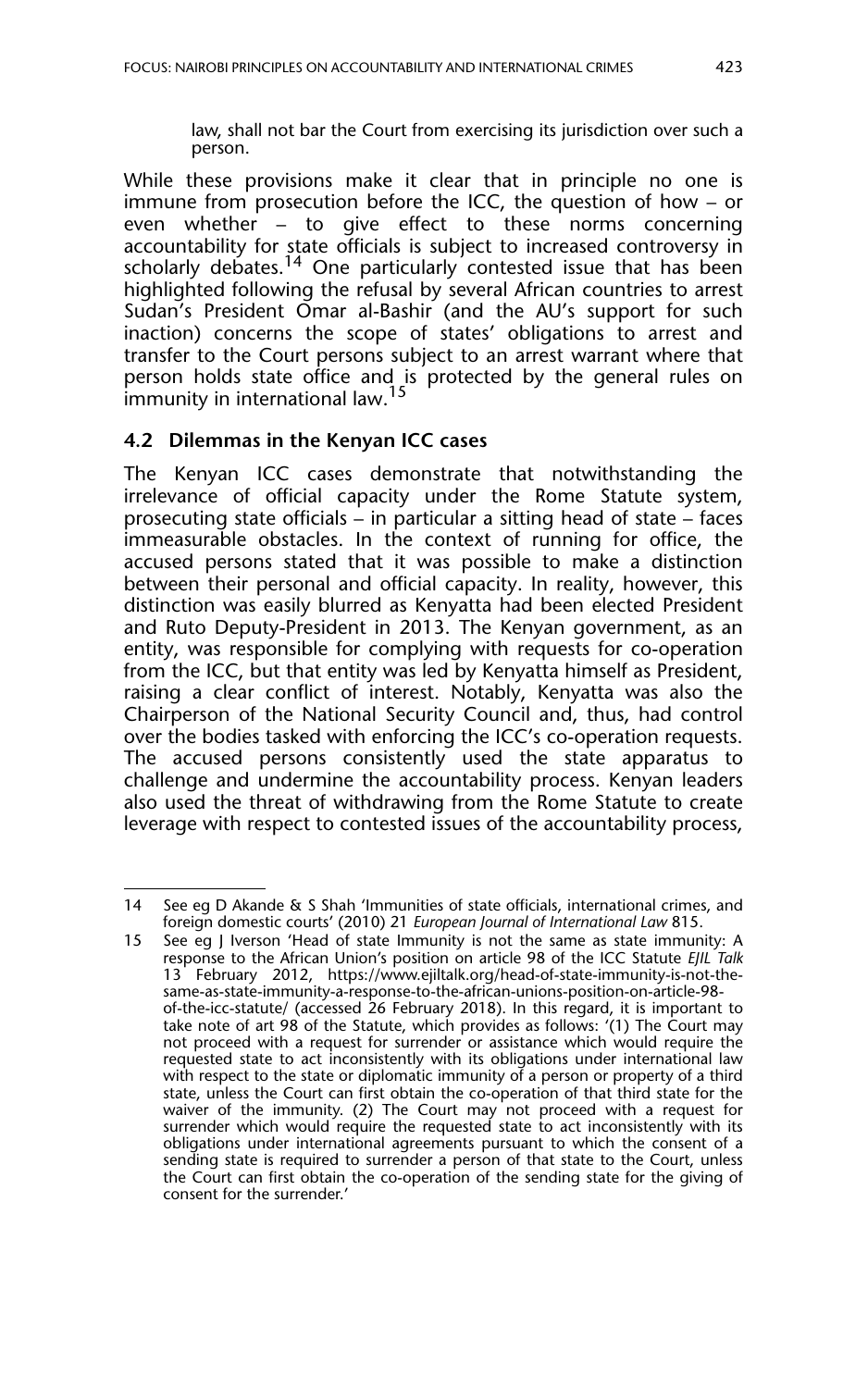including attempting to influence the outcome of specific proceedings before the Chambers.<sup>16</sup>

The Kenyan leaders further used the threat of non-co-operation as a means of achieving particular procedural outcomes. For example, Kenyatta made it clear that he would only continue to co-operate with the Court if it treated positively his request to have his and Ruto's trials run on alternating days.17 Having initially rejected such a request, the Chamber ultimately granted the suspects' request after this statement had been made.<sup>18</sup> More generally, at times it appeared that the Court was willing to stretch the Statute to its limits to accommodate the concerns of Kenyatta and Ruto. In one notable decision, the Trial Chamber granted Ruto's request to be generally absent from his trial, notwithstanding the fact that article 63(1) of the Statute clearly states that the 'accused shall be present during the trial'. The Chamber explicitly cited Ruto's official status as a reason to provide him with this preferential treatment, raising questions about the application of article 27 mentioned above concerning the irrelevance of official capacity and the obligation to treat all persons equally under the law.<sup>19</sup> This preferential treatment was further consolidated within the framework of the ASP, where Kenya, with the assistance of other African states, successfully lobbied for the adoption of new Rules 134*bis*, 134*ter* and 134*quater* of the Rules of Procedure and Evidence, whereby the accused persons would be allowed to be absent from trial hearings.<sup>20</sup>

The developments discussed above must be viewed in light of the adoption of the Protocol on Amendments to the Protocol on the Statute of the African Court of Justice and Human Rights (Malabo Protocol).<sup>21</sup> Although not yet in force, the Protocol creates a framework for prosecuting international crimes whereby senior state officials are exempted from prosecution while still in office. Article 46A*bis* provides:

<sup>16</sup> See further TO Hansen 'The price of deference: Is the ICC bowing to pressure in the Kenya cases?' *Justice in Conflict* September 2013, http://justiceinconflict.org/ 2013/09/16/the-price-of-deference-is-the-icc-bowing-to-pressure-in-the-kenyacases/ (accessed 26 February 2018).

<sup>17</sup> See *Standard Newspaper* 'President Uhuru Kenyatta rejects parallel Hague trial with William Ruto' 9 September 2013, https://www.standardmedia.co.ke/?articleID =2000093115&story\_title=uhuru-rejects-parallel-hague-trial-with-ruto (accessed 26 February 2018).

<sup>18</sup> See further Hansen (n 16 above).

<sup>19</sup> For a further discussion of this decision, see TO Hansen 'Caressing the big fish? A critique of ICC Trial Chamber V(A)'s Decision to grant Ruto's request for excusal from continuous presence at trial' (2013) 22 *Cardozo Journal of International and Comparative Law* 101.

<sup>20</sup> See further Coalition for the International Criminal Court 'Report on the 12th session of the ASP, 20-28 November 2013', http://www.iccnow.org/documents/ asp12\_report.pdf (accessed 26 February 2018).

<sup>21</sup> Malabo Protocol, adopted 27 June 2014, https://www.au.int/web/en/treaties/ protocol-amendments-protocol-statute-african-court-justice-and-human-rights (accessed 26 February 2018).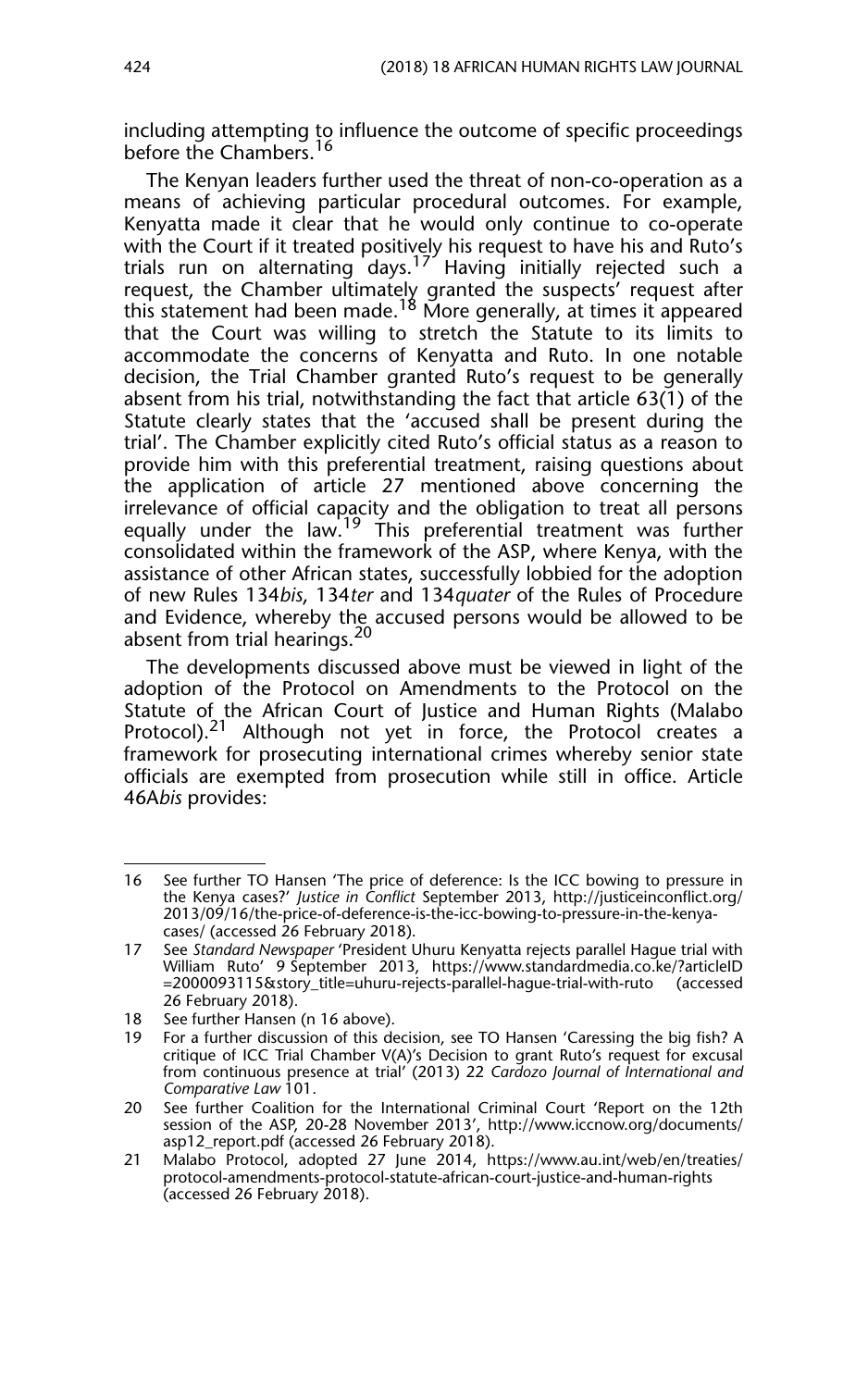No charges shall be commenced or continued before the Court against any serving African Union Head of State or Government, or anybody acting or entitled to act in such capacity, or other senior state officials based on their functions, during their tenure of office.

While organisations such as Amnesty International argue that this aspect of the Protocol undermines accountability norms and the rule of law,22 the Kenyan ICC cases demonstrate that the *practical* difference between the Rome Statute and African Court system may be less significant than what first meets the eye.

Further, the fact that Kenyatta and Ruto were elected President and Deputy-President respectively only after ICC charges had been brought raises broader questions concerning how to ensure a swifter determination of ICC cases, rather than creating a situation where ICC cases can be instrumentalised politically by accused persons. An argument may be made that, although the Prosecutor sought and the Chamber issued summonses to appear, requests for warrants of arrest could have been made in the early days as the accused persons did not consistently abide by the terms of the summonses. On the other hand, had warrants of arrest been issued, this may have resulted in a deadlock between the Kenyan government and the ICC earlier on.

Taken together, the above raises questions as to whether the prosecution of a sitting head of state and other senior government officials is feasible in the current system of international justice and, hence, as to the ability of this system to support a crucial aspect of the rule of law, namely, equality before the law.

## **5 Complementarity**

## **5.1 Concepts of complementarity and positive complementarity**

The principle of complementarity, whereby national courts are given priority in the prosecution of international crimes, has often been pointed to as the cornerstone of the Rome Statute.<sup>23</sup> Article 17(1)(a) of the Rome Statute provides:

The Court shall determine that a case is inadmissible, where: The case is being investigated or prosecuted by a state which has jurisdiction over it, unless the state is unwilling or unable genuinely to carry out the investigation or prosecution.

<sup>22</sup> See Amnesty International Malabo Protocol: Legal and Institutional Implications of the Merged and Expanded African Court, 22 January 2016, https://www. amnesty.org/en/documents/afr01/3063/2016/en/ (accessed 26 February 2018).

<sup>23</sup> See eg M Benzing 'The complementarity regime of the International Criminal Court: International criminal justice between state sovereignty and the fight against impunity' (2003) 7 *Max Planck Yearbook of United Nations Law* 591; JI Charney 'International criminal law and the role of domestic courts' (2001) 95 *American Journal of International Law* 120; M Bergsmo 'Occasional remarks on certain state concerns about the jurisdictional reach of the International Criminal Court, and their possible implications for the relationship between the Court and the Security Council' (2000) 69 *Nordic Journal of International Law* 87.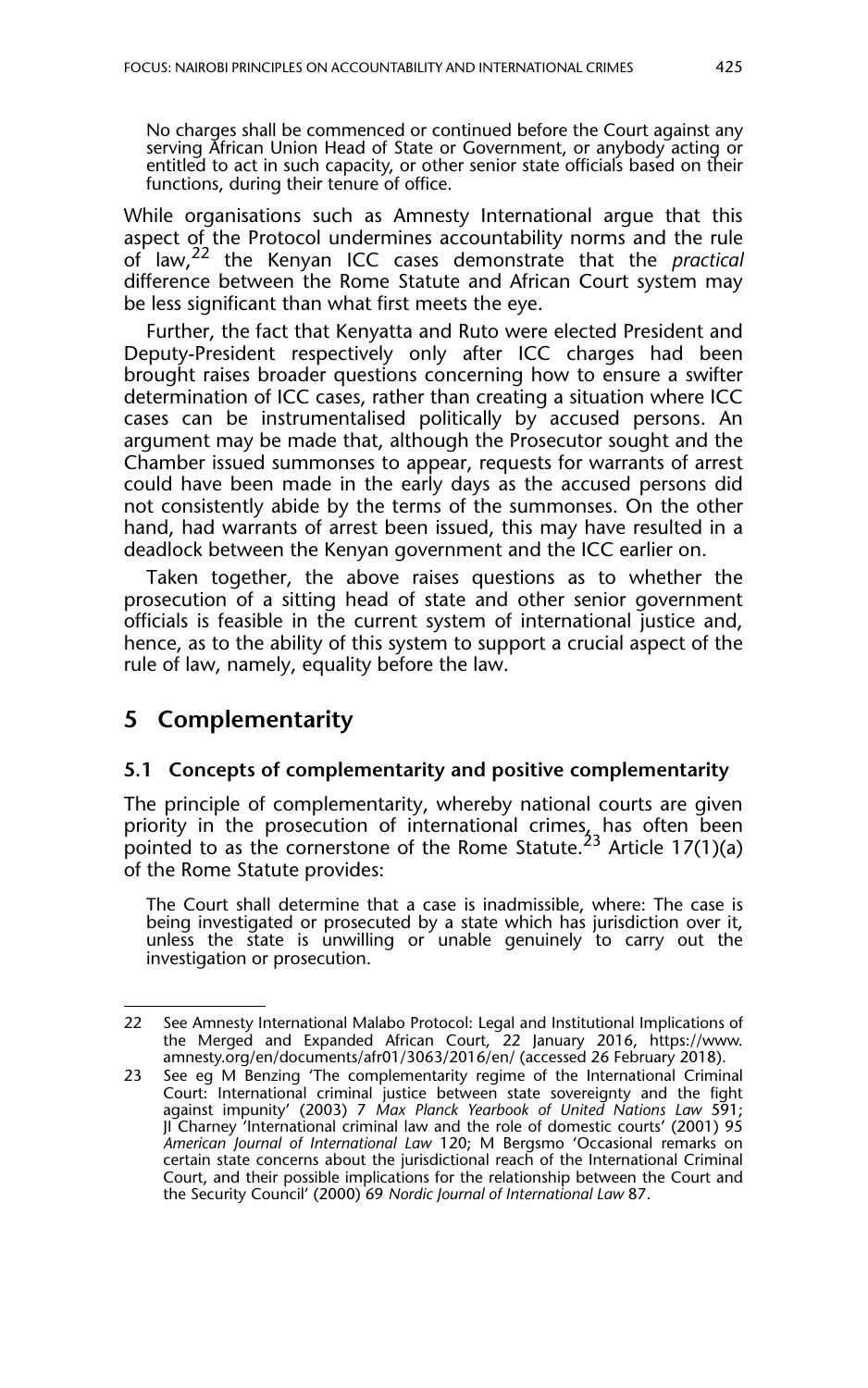Besides complementarity as a legal threshold for admissibility, the ICC Prosecutor endorses 'positive complementarity', seen to require national judicial authorities and the ICC to 'function together'.<sup>24</sup> The Prosecutor has explained that 'positive complementarity' implies 'a proactive policy of co-operation and consultation, aimed at promoting national proceedings and at positioning itself as a sword of Damocles, ready to intervene in the event of unwillingness or inability by national authorities'.<sup>25</sup> However, the extent to which positive complementarity works in practice remains disputed.

#### **5.2 Lessons from Kenya**

The concepts of complementarity and positive complementarity proved important to the Kenyan situation. Notably, prior to the ICC's official opening of an investigation, sustained debate took place in Kenya as to whether a local mechanism for prosecuting post-election violence crimes should be established. This was partly due to the dynamics surrounding the work of the Commission of Inquiry on Post-Election Violence (popularly known as the Waki Commission) set up after the post-election violence crisis to make recommendations for accountability and reform. The Commission made it clear that in the event that the Kenyan government did not create a credible accountability process domestically, it would hand over a list of key suspects to the ICC psrosecutor.<sup>26</sup> As several attempts to set up a special tribunal in Kenya to prosecute the perpetrators of the 2007- 2008 post-election violence crimes had failed, the list of suspects eventually was forwarded to the ICC Prosecutor.<sup>27</sup> Referring to Kenya's failure to create a domestic accountability mechanism that could address post-election violence crimes, in March 2010 the ICC

<sup>24</sup> Office of the Prosecutor Policy Paper on Preliminary Examinations November 2013 para 100.

<sup>25</sup> F Bensouda 'Reflections from the International Criminal Court Prosecutor' (2012) 45 *Case Western Reserve Journal of International Law* 505.

<sup>26</sup> See further C Sriram & S Brown 'Kenya in the shadow of the ICC: Complementarity, gravity and impact' (2012) 12 *International Criminal Law Review* 219.

<sup>27</sup> In December 2008, then President Mwai Kibaki and Prime Minister Raila Odinga signed an agreement stipulating that a cabinet committee would draft a Bill on the Special Tribunal. In February 2009, the Constitution of Kenya Amendment Bill 2009, drafted by then Justice Minister Martha Karua, proposed to create a Special Tribunal, but was voted down in Parliament, with many parliamentarians arguing that accountability for the PEV instead should be pursued by the ICC. In July 2009, the Cabinet, citing its decision to establish a Truth, Justice and Reconciliation Commission (TJRC) to 'deal with PEV perpetrators', refused to table in Parliament a second Bill on a Special Tribunal, drafted by then Justice Minister Mutula Kilonzo with input from civil society. In November 2009, in another attempt to enact the Special Tribunal, a revised Constitutional Amendment Bill was tabled but not passed as quorum had not been met in Parliament (only 18 out of 222 parliamentarians were present). See further TO Hansen 'Complementarity in Kenya? An analysis of the domestic framework for international crimes prosecution' in R Slye (ed) *The Nuremberg Principles in non-Western societies: A reflection on their universality, legitimacy and application* (2016) 143.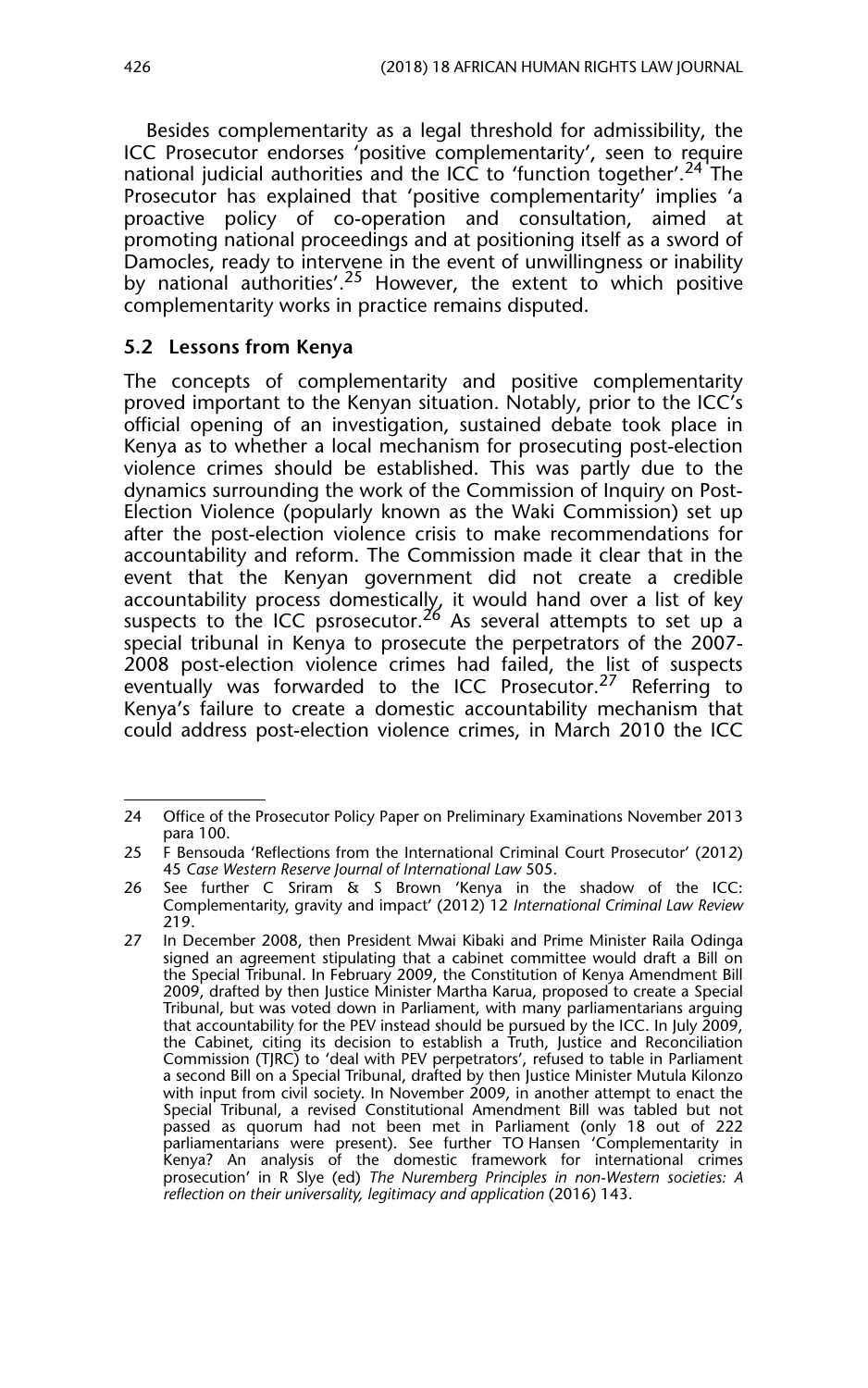Prosecutor decided to use the *proprio motu* powers under the Rome Statute to open an investigation into Kenya.<sup>28</sup>

The Kenyan leadership soon took up a hostile attitude towards the ICC, as it became clear that among the so-called 'Ocampo Six' were government officials and prominent politicians. On the basis of ostensible domestic efforts to investigate post-election violence crimes, the Kenyan government filed an admissibility challenge with the Court. However, the admissibility challenge was rejected first by the Pre-Trial and later by the Appeals Chamber, which held that there was a situation of 'inactivity' in Kenya since the government had not provided information pointing to the existence of genuine proceedings relating to the same suspects and incidents subject to **ICC** investigation.<sup>29</sup> The Chamber emphasised that the Kenyan government had contradicted itself by arguing that the ongoing investigations would later extend to the highest level of the hierarchy, while at same time stating that there were actually on-going investigations in relation to the six suspects involved in the cases under the Chamber's consideration.<sup>30</sup> Accordingly, the judges made it clear that for an admissibility challenge to succeed, investigations at the national level concerning the persons subject to ICC investigations must be *ongoing*, as opposed to some future investigations, and, further, that it is insufficient for a state with jurisdiction over the crimes to merely claim that there is an ongoing investigation; there must also be 'concrete evidence of such steps' with regard to the specific suspects investigated by the Court.<sup>31</sup>

It has been suggested that, rather than promoting accountability norms, the real aim of Kenya's admissibility challenge was to construct another obstacle to the criminal prosecution of those responsible for planning and organising the post-election violence. Kenyan human rights activist George Kegoro at the time arqued:<sup>32</sup>

The government has the right to challenge admissibility, but if wise counsel prevailed, they would spend that time doing something else. If government was saying it has got something of its own that it's falling back on, then you would sympathise with the government. But they are saying let's not have ICC and instead let's have nothing. They are saying – leave us alone.

<sup>28</sup> On these developments, see further TO Hansen 'Transitional justice in Kenya? An assessment of the accountability process in light of domestic politics and security concerns' (2011) 42 *California Western International Law Journal* 1.

<sup>29</sup> See further TO Hansen 'A critical review of the ICC's recent practice concerning admissibility challenges and complementarity' (2012) 13 *Melbourne Journal of International Law* 217.

<sup>30</sup> *Prosecutor v Muthaura & Others* Decision on the application by the government of Kenya challenging the admissibility of the case pursuant to article 19(2)(b) of the Statute, ICC-01/09-02/11-96, 30 May 2011.

<sup>31</sup> *Muthaura* (n 30 above) para 60.

<sup>32</sup> George Kegoro as quoted in *Daily Nation* 'State enlists Queen's Counsel in Hague cases' 12 March 2011, http://www.nation.co.ke/News/politics/State+enlists+ Queens+Counsel+in+Hague+cases+/-/1064/1123962/-/6qr9cm/-/index.html (accessed 26 February 2018).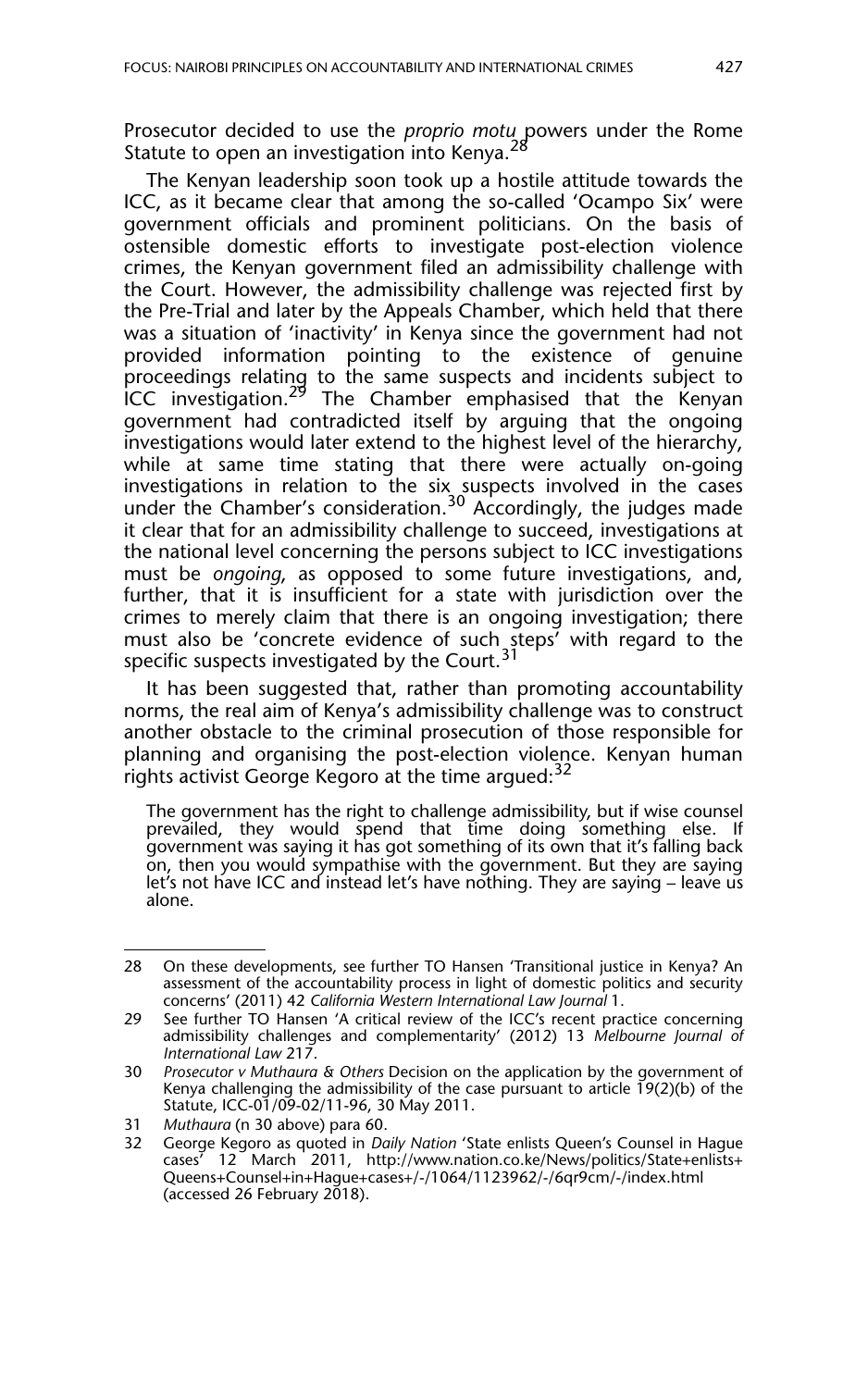The continued reference to 'bringing the ICC cases home', coupled with the absence of concrete action at the domestic level, thus gives weight to Mueller's conclusion that the overall goal of Kenyan decisions makers has been to 'use as many delaying tactics as possible to ensure that no one would ever be held accountable for the postelection violence', and that the government attempted to use the ICC's complementarity regime as one such tactic.<sup>33</sup> Although the government's admissibility challenge failed, this raises broader questions about how to ensure that the Rome Statute's complementarity regime actively promotes the rule of law domestically, including in situations where states are hostile to ICC intervention.

The debates about a domestic framework for accountability in Kenya continued both while the ICC cases were ongoing and thereafter. Kenya domesticated the Rome Statute by adopting the International Crimes Act (ICA), which came into force on 1 January 2009.<sup>34</sup> The ICA provides the foundation for giving effect to the Rome Statute within Kenyan law, including the principle of complementarity. The Act gives Kenyan courts jurisdiction to prosecute Rome Statute crimes; creates the foundation for Kenyan authorities to provide the ICC with requested information; gives the right to transfer to the Court persons against whom the ICC has issued arrest warrants and otherwise to co-operate with the ICC; and lays down provisions permitting the ICC to operate in the country. In 2015 the Kenyan judiciary confirmed that it would establish a socalled International and Organised Crimes Division (IOCD) within the High Court, which is intended to have jurisdiction over international crimes as defined by the Rome Statute, as well as transnational crimes such as organised crime; piracy; terrorism; wildlife crimes; cybercrime; human trafficking; money-laundering; and counterfeiting.35 However, at the time of writing, the IOCD is not yet operational, and Kenyan authorities have continuously stated that the post-election violence crimes will not be prosecuted by the IOCD.<sup>36</sup> President Kenyatta has affirmed this approach, stating that no further efforts would be made

<sup>33</sup> S Mueller 'Kenya and the International Criminal Court (ICC): Politics, the election and the law' (2014) 8 *Journal of Eastern African Studies* 25.

<sup>34</sup> International Crimes Act 2008 (Kenya), ISN KEN-2008- L-82568, http://www. kenyalaw.org/Downloads/Acts/The\_International\_Crimes\_Act\_2008.pdf (accessed 26 February 2018).

<sup>35</sup> Wayamo Foundation 'International and Organised Crimes Division (ICD) of the Kenyan High Court', 19 June 2014, http://www.wayamo.com/archives/interna tional-and-organised-crimes-division-icd-of-the-kenyan-high-court/ (accessed 26 February 2018).

<sup>36</sup> Following a series of statements that the PEV cases would prove difficult to prosecute due to a lack of evidence, in February 2014 the Director of Public Prosecutions in Kenya made it clear that no further PEV cases would be prosecuted before Kenyan courts. See B Koech 'Fresh doubt about mandate of Kenya's Special Court' *Institute for War and Peace Reporting* 21 February 2014, https://iwpr.net/global-voices/fresh-doubts-about-mandate-kenyas-special-court (accessed 26 February 2018).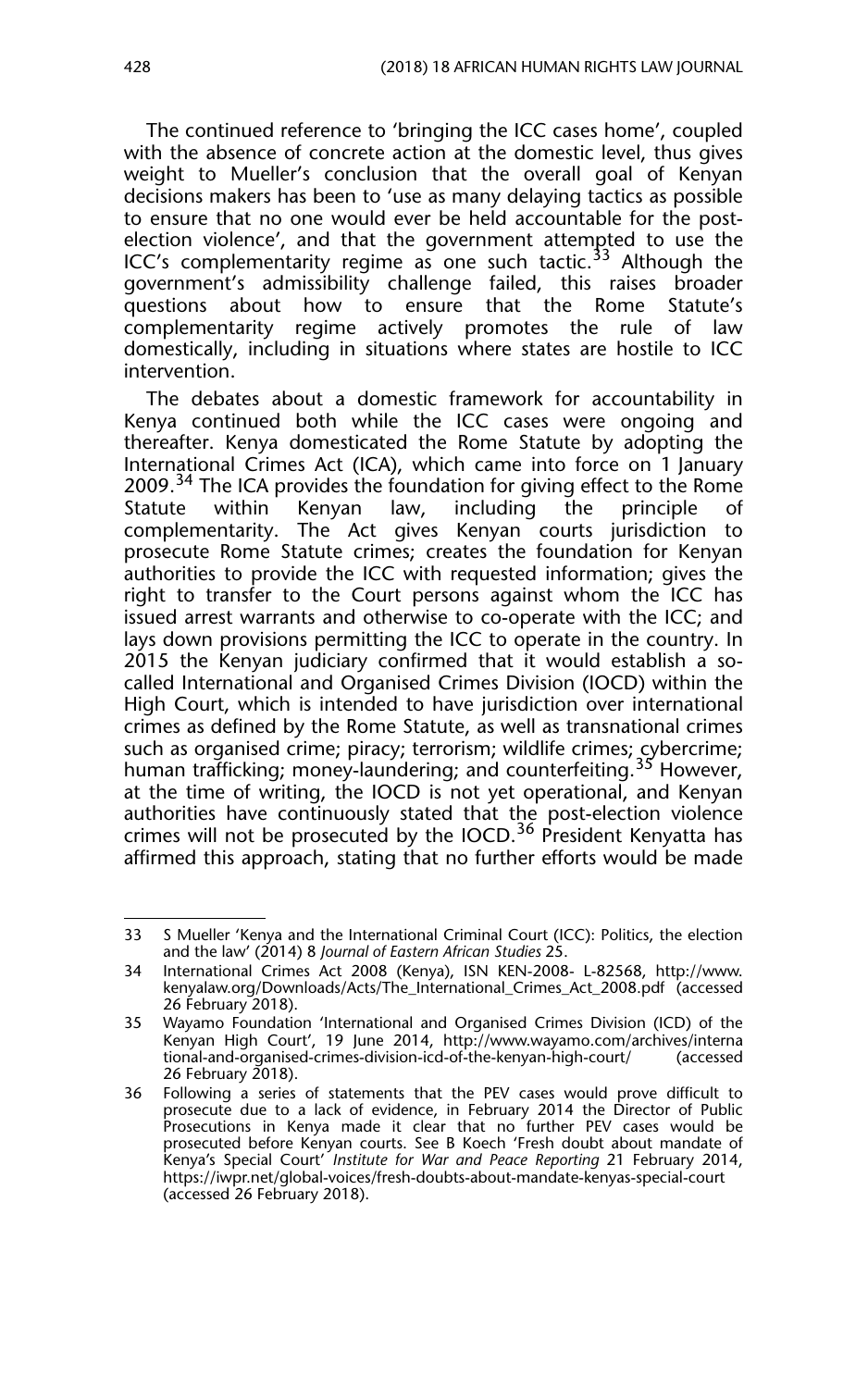to pursue accountability for post-election violence crimes, but that a fund would instead be established to assist victims of the violence.<sup>37</sup>

Accordingly, it seems clear that the main challenge to giving effect to the principle of complementarity in Kenya has not been a lack of capacity, but a lack of political will.

## **6 Victim and witness issues**

## **6.1 Rome Statute provisions and Chambers' decisions on victim participation**

According to article 68(3) of the Rome Statute, victims are permitted to participate in ICC proceedings when it is not prejudicial to the rights of the defence and a fair and impartial trial.<sup>38</sup> Rule 85 of the RPE defines a victim as a natural person who has suffered harm as a result of the commission of any crime in the jurisdiction of the Court. These provisions leave a lot to Chambers' interpretation.

On 3 October 2012, Trial Chamber V issued its decisions on victim participation and representation for the trial in the two Kenyan cases.39 Emphasising that participation must be 'meaningful' and not 'purely symbolic',<sup>40</sup> the Trial Chamber stated that an individual, organisation or institution must 'have suffered harm as a result of an incident falling within the scope of the confirmed charges' to qualify as a victim under Rule 85 of the RPE.<sup>41</sup> Compared to earlier decisions on victim participation, the decisions in the Kenyan cases set themselves apart in a number of important ways. Notably, victims who do not wish to appear in court in person need not submit a detailed application as otherwise required under Rule 89 of the RPE, in this way distinguishing between 'direct individual participation' and 'indirect participation through a common legal representative'.<sup>42</sup> Further, the Legal Representatives for Victims (LRVs) are tasked with representing the views and concerns of *all* individuals qualifying as victims in the cases, including those who chose not to register or were unable to do so, but whom the LRVs have reason to believe qualify as

<sup>37</sup> *Daily Nation* 'PEV victims get Sh10bn fund' 26 March 2016, http:// www.nation.co.ke/news/PEV-victims-get-Sh10bn-fund/-/1056/2667062/-/114lb3 g/-/index.html (accessed 26 February 2018).

<sup>38</sup> Art 68(3) of the Rome Statute provides that '[w]here the personal interests of victims are affected, the Court shall permit their views and concerns to be presented and considered at stages of the proceedings determined to be appropriate by the Court and in a manner which is not prejudicial to or inconsistent with the rights of the accused'.

<sup>39</sup> *Prosecutor v Ruto & Sang* Decision on victims' representation and participation ICC-01/09-01/11-460, 9 October 2012; *Prosecutor v Muthaura and Kenyatta* Decision on victims' representation and participation ICC-01/09-01/11-498, 6 October 2012.

<sup>40</sup> *Ruto & Sang* (n 39 above) paras 10 & 9, respectively.

<sup>41</sup> *Ruto & Sang* paras 46-47; 45-46, respectively.

<sup>42</sup> *Ruto & Sang* paras 24, 29, 23, 28, respectively.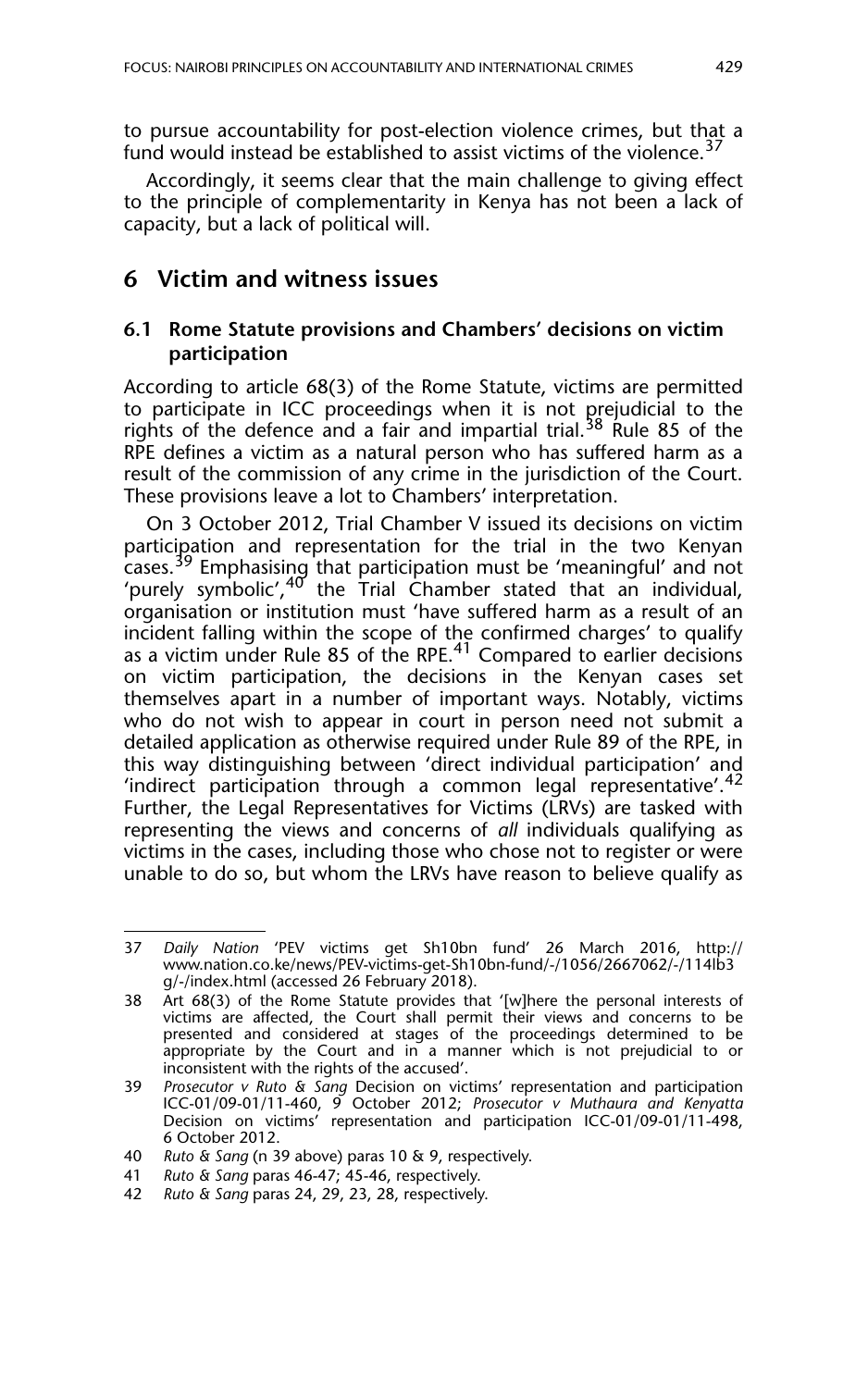victims in the cases. $43$  The decision is also noteworthy in that it requires the LRVs to be based in Kenya and only be present in the courtroom during important moments of the proceedings. In all other instances, the Office of the Public Counsel for Victims (OPCV) is in charge of handling the legal proceedings in the courtroom, based on the LRV's instructions.<sup>44</sup>

## **6.2 Challenges for meaningful victim participation in Kenya**

Although presenting some important progress compared to previous models, the ICC's regime for victim participation faced significant challenges in the Kenyan case, from which important lessons can be learned for future cases.

Whereas Rule 86 of the RPE requires the Chambers to take into account the needs of all victims and witnesses in making any direction or order, it has been argued that the Trial Chamber had failed to sufficiently consult victims before making the above-mentioned decision.<sup>45</sup> To advance more meaningful participation, it is also important that the basic needs of victims are first met and that they are compensated before (or while) engaging in a lengthy legal process.46 While obtaining clear and consistent information about the ICC is vital for advancing meaningful participation, victims' knowledge of the ICC and the framework for participation has generally been poor in Kenya (although participating victims had a better knowledge compared to victims not participating in ICC cases, and some improvements have over time taken place). This raises serious questions concerning the scope and quality of ICC outreach activities.<sup>47</sup> The registration process also faced significant challenges in Kenya, particularly in the early phases of the process where victims lacked information and often were confused about how to register and the purpose thereof. A key challenge in this regard concerns a lack of consistency in the registration process, including the Court's continued alteration of the forms used for registration.48 Moreover, whereas it may be necessary to uphold the Court's distinction between case and situation victims, this can be problematic from the point of view of victims who often view the distinction as arbitrary. In some situations, the distinction may have created tensions between different groups of victims.<sup>49</sup> Whereas the Chamber's requirement that the LRVs be based in Kenya was beneficial to victims as it

<sup>43</sup> *Ruto & Sang* paras 53, 52, respectively.

<sup>44</sup> *Ruto & Sang* paras 60, 59, respectively. See further Impunity Watch 'In the shadow of politics: Victim participation in the Kenyan ICC cases' June 2016.

<sup>45</sup> Impunity Watch (n 44 above) 22-23. See also M Pena & G Carayon 'Is the ICC making the most of victim participation?' (2013) 7 *International Journal of Transitional Justice* 518.

<sup>46</sup> Impunity Watch (n 44 above) 57.

<sup>47</sup> As above.

<sup>48</sup> As above.

<sup>49</sup> Impunity Watch (n 44 above) 57-58.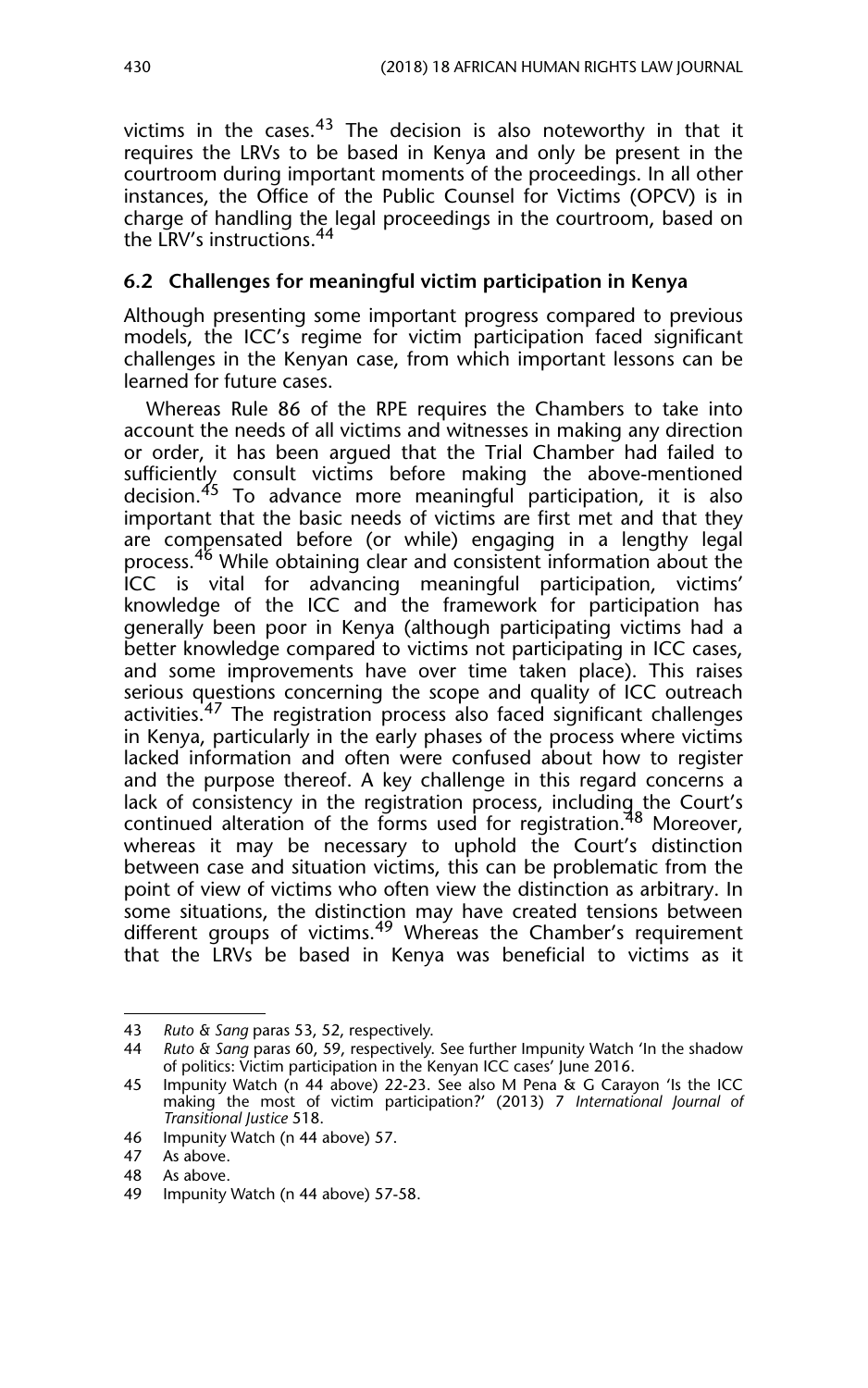facilitated more regular consultation, this also resulted in the LRVs being less frequently present in the courtroom. This is seen as problematic by some as the OPCV may be less familiar with the preferences of victims in specific cases.<sup>50</sup> In the view of the Nairobi Principles on Accountability, victim participation in Kenya often left the impression that court officials viewed victim participation merely as an 'add on' with little thought of how to best promote meaningful participation. As the post-election violence-related cases collapsed, so did victims' opportunities to participate in the proceedings and obtain reparations from the Court.

Apart from the above, the Nairobi Principles on Accountability observes that the two LRVs at the trial stage viewed their roles differently. The Principles also observe that the Trust Fund for Victims (TFV) has not met the expectations of victims. To date, the TFV has continued to raise expectations without offering any assistance. One concrete suggestion is that the assistance of the TFV ought to be mandatory in all situation countries, at least in the form of smaller projects which could potentially attract other donors or promote the government itself to offer assistance. In Kenya, challenges relating to promoting victims' interests and rights were further intensified as the Kenyan government itself took a narrow view of reparations. The government simply offered victims – sometimes allegedly on a discriminatory basis – a small sum of money, without adequately addressing questions of medical assistance, psycho-social support and livelihoods.

#### **6.3 Challenges to the protection of witnesses**

The Kenyan ICC cases have been marred by witness interference, and witnesses have often been subject to harassment or worse. As Judges Fremr and Eboe-Osuji noted in the *Ruto and Sang* case, there has been 'a disturbing level of interference with witnesses' which, together with other factors, has had a negative effect on the proceedings and 'appear to have influenced the prosecution's ability to produce more (credible) testimonies'.51

<sup>50</sup> Impunity Watch 58. On the challenges facing victim participation in Kenya and elsewhere, see further Amnesty International and Redress 'Independent Panel of Experts report on victim participation at the International Criminal Court' July 2013, http://www.amnesty.org/fr/library/info/IOR53/001/2013/en (accessed 26 February 2018); E Haslam & R Edmunds 'Common legal representation at the International Criminal Court: More symbolic than real?' 12 *International Criminal Law Review* 871; UC Berkeley School of Law, Human Rights Center, 'The victims' court? A study of 622 victim participants at the International Criminal Court' 2015, https://www.law.berkeley.edu/wp-content/uploads/2015/04/VP\_report\_ 2015\_final\_full2.pdf (accessed 26 February 2018); L Moffett 'Meaningful and effective? Considering victims' interests through participation at the International Criminal Court' (2015) 26 *Criminal Law Forum* 255.

<sup>51</sup> *Prosecutor v Ruto and Sang* 'Public redacted version of decision on defence applications for judgments of acquittal' 5 April 2016, ICC-01/09-01/11-2027-Red (reasons of Judge Fremr) para 147.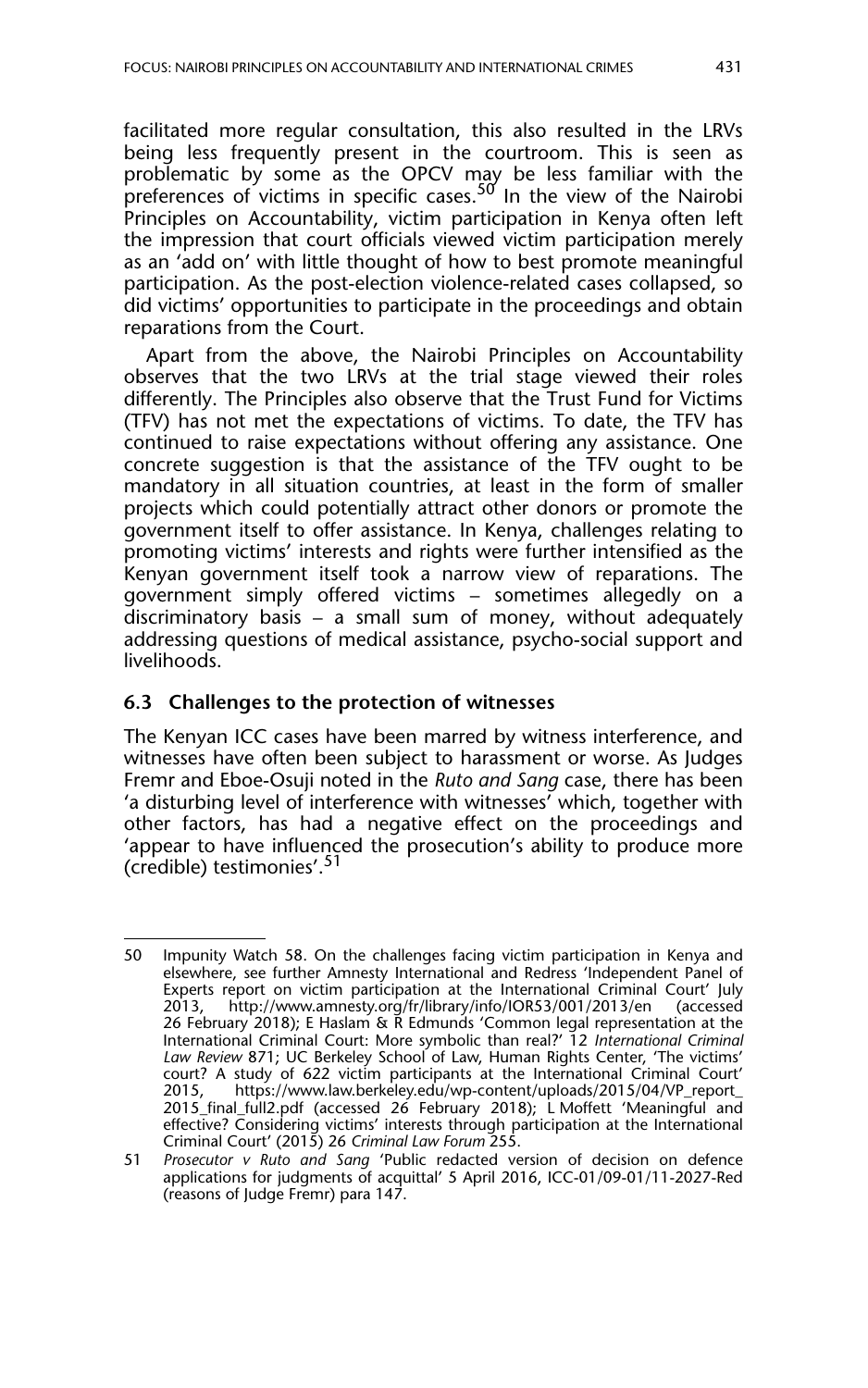In this light, the Nairobi Principles on Accountability emphasise that there is a need to secure and evacuate witnesses well in advance, especially in cases where government opposition to the ICC's intervention can be expected. The Principles also address the role of civil society in advancing witnesses protection. However, one challenge in Kenya is that civil society groups often were similarly subject to intimidation and may lack the necessary resources and facilities to promote the security of witnesses.<sup>52</sup> At the same time, the Kenyan cases illustrate that in some cases there is a need to avoid over-reliance on live witnesses who may be threatened, bribed, intimidated or killed and, where possible, to rely more on documentary and forensic evidence.

## **7 Other topics addressed by the Nairobi Principles on Accountability**

Besides the four main themes discussed above, the Nairobi Principles on Accountability address a range of other topics that, for reasons of space, are not elaborated on in detail in this article, but will be briefly described here.

One such theme addressed by the Principles involves outreach. The Kenyan ICC cases demonstrate the importance of providing affected communities with sufficient information about the ICC. Yet, in the Kenyan situation, only one ICC staff member specifically worked on outreach, despite the significant challenges in the country. Partly due to limited ICC outreach, Kenyan civil society organisations were heavily involved in outreach activities, including disseminating key messages regarding the operation of the ICC and crucial moments in the proceedings. Consequently, the Nairobi Principles on Accountability emphasise that outreach must be re-conceptualised as a core part of the Court's operations, and form part of the core budget of the ICC.<sup>53</sup>

Another, but related, theme, addressed by the Nairobi Principles on Accountability concerns civil society strategies in promoting accountability. The experiences of Kenyan civil society will prove useful for civil society groups elsewhere. It is generally acknowledged that civil society groups in Kenya played a vital role on the international stage promoting justice for the post-election violence, for example by attending ASP sessions and offering alternative versions to the narrative presented by the Kenyan government.<sup>54</sup>

<sup>52</sup> On the intimidation of civil society, see further TO Hansen & C Sriram 'Fighting for justice (and survival): Kenyan civil society accountability strategies and their enemies' (2015) 9 *International Journal of Transitional Justice* 407.

<sup>53</sup> As above.

<sup>54</sup> As above.